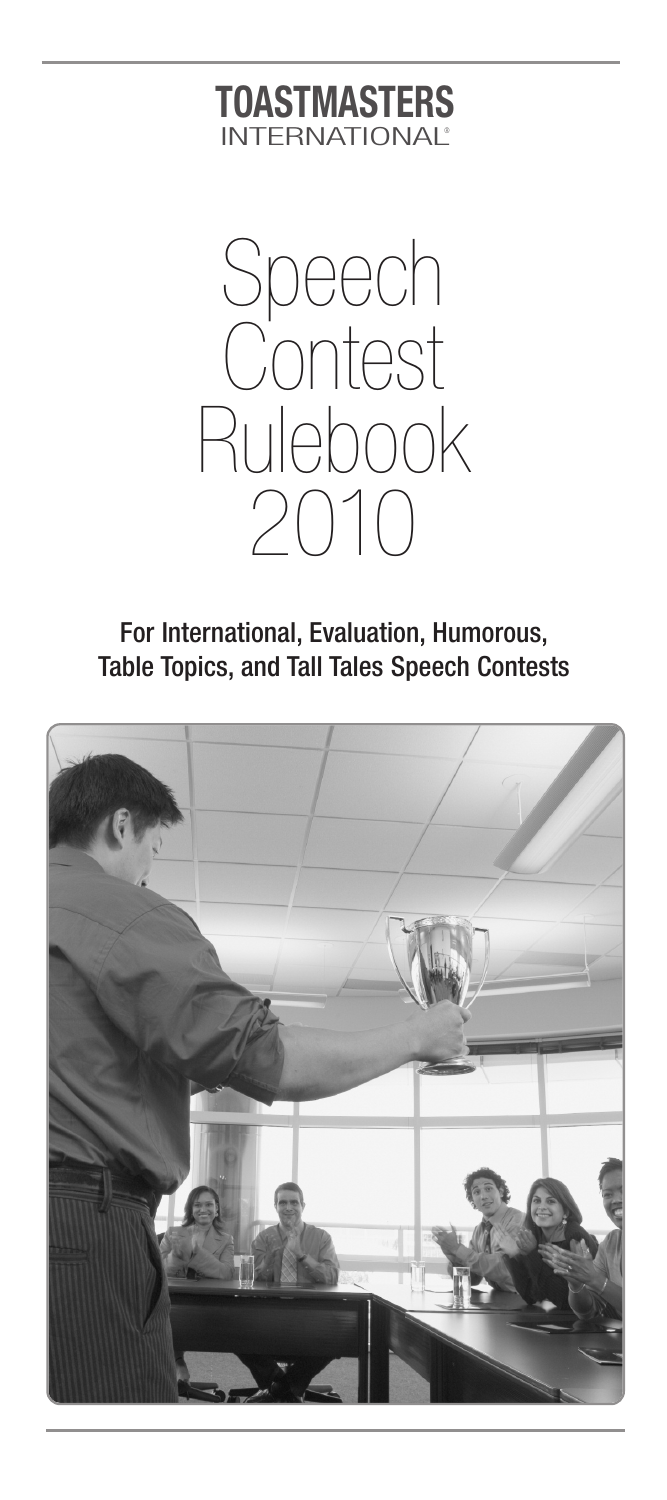## **TOASTMASTERS** INTERNATIONAL<sup>®</sup>



For International, Evaluation, Humorous, Table Topics, and Tall Tales Speech Contests



#### **TOASTMASTERS** INTERNATIONAL<sup>®</sup>

P.O. Box 9052 • Mission Viejo, California 92690 USA 949-858-8255 • Fax: 949-858-1207 **www.toastmasters.org**

**Item 1171**

© 2009 Toastmasters International, Inc. All rights reserved.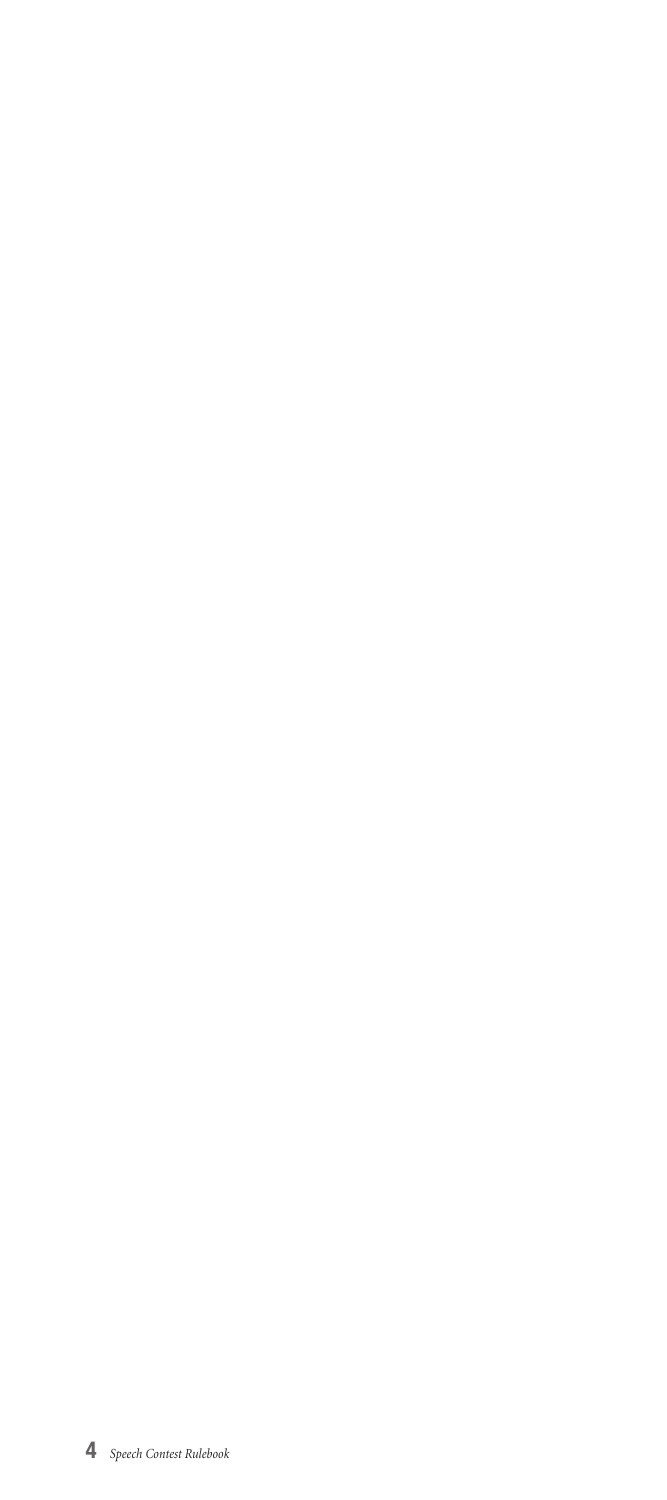# Table of Contents

1

| Humorous Speech Contest Rules  18 |
|-----------------------------------|
|                                   |
| Tall Tales Contest Rules  26      |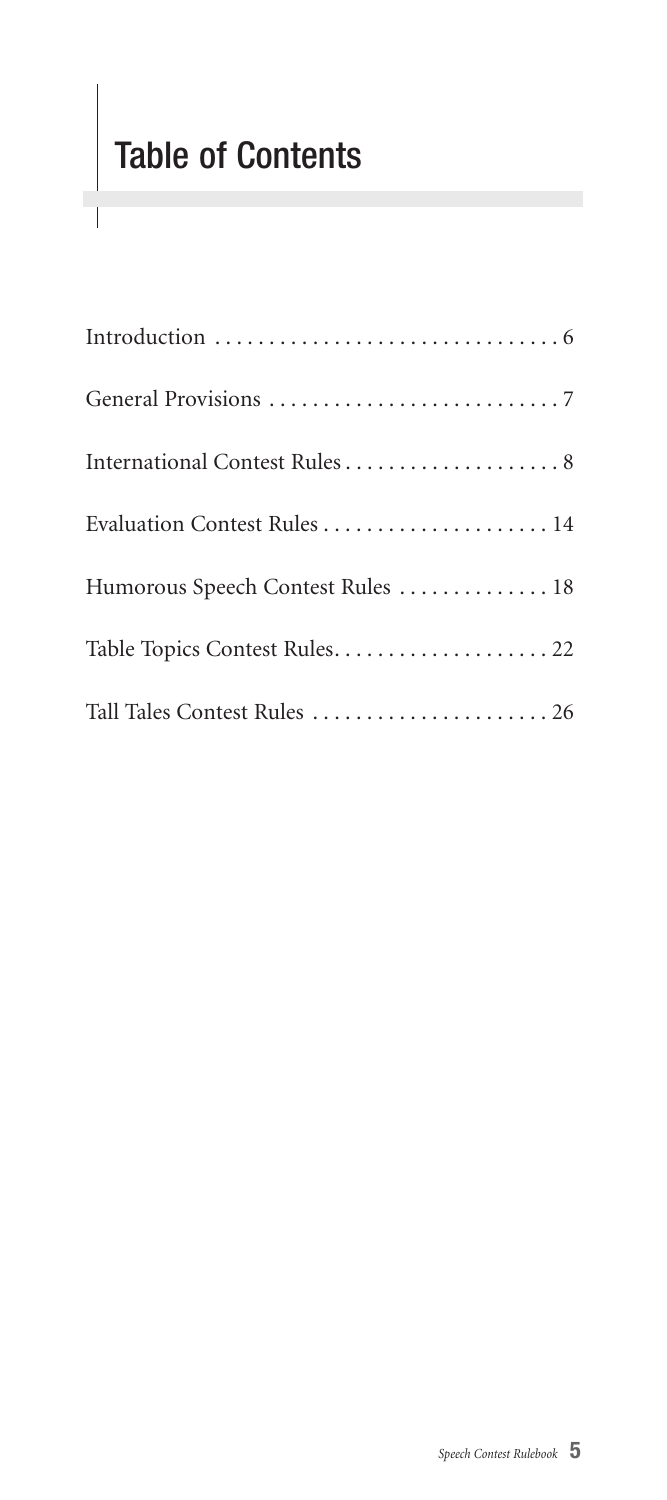## Introduction

Speech contests are an important part of the Toastmasters International educational program. Speech contests provide an opportunity for proficient speakers to gain contest experience, and they provide interesting educational programs for members and the public. They also allow those Toastmasters who are not participating in the contest to learn by observing proficient speakers.

Since so many members participate in contests, it's important that all contests be conducted fairly and that they follow the rules. In this booklet are rules for the International Speech Contest, as well as rules for Evaluation, Humorous, Table Topics, and Tall Tales Contests. The International Speech Contest is conducted at the club, area, division, district, semi-final, and International levels. All other contests originate at the club level and proceed through the area, division, and district levels. Judges' Guides and Ballots for each contest are available from World Headquarters. Visit www.toastmasters.org/shop for prices and ordering information.

If you are involved in conducting or participating in a speech contest, read the rules carefully and follow them. By doing so you will ensure a fair speech contest and an enjoyable event for everyone. Additional information on speech contests may be found in the Speech Contest Manual (Item 1173). This rulebook controls all decisions regarding contests. The comments in the Speech Contest Manual and training materials are intended to give guidance but are not rules.

Rules for these contests are established by Toastmasters International's Board of Directors. The Board reviews the rules periodically, and any recommended changes are made the following year. Changes are highlighted by a mark  $(\blacksquare)$  in the left margin.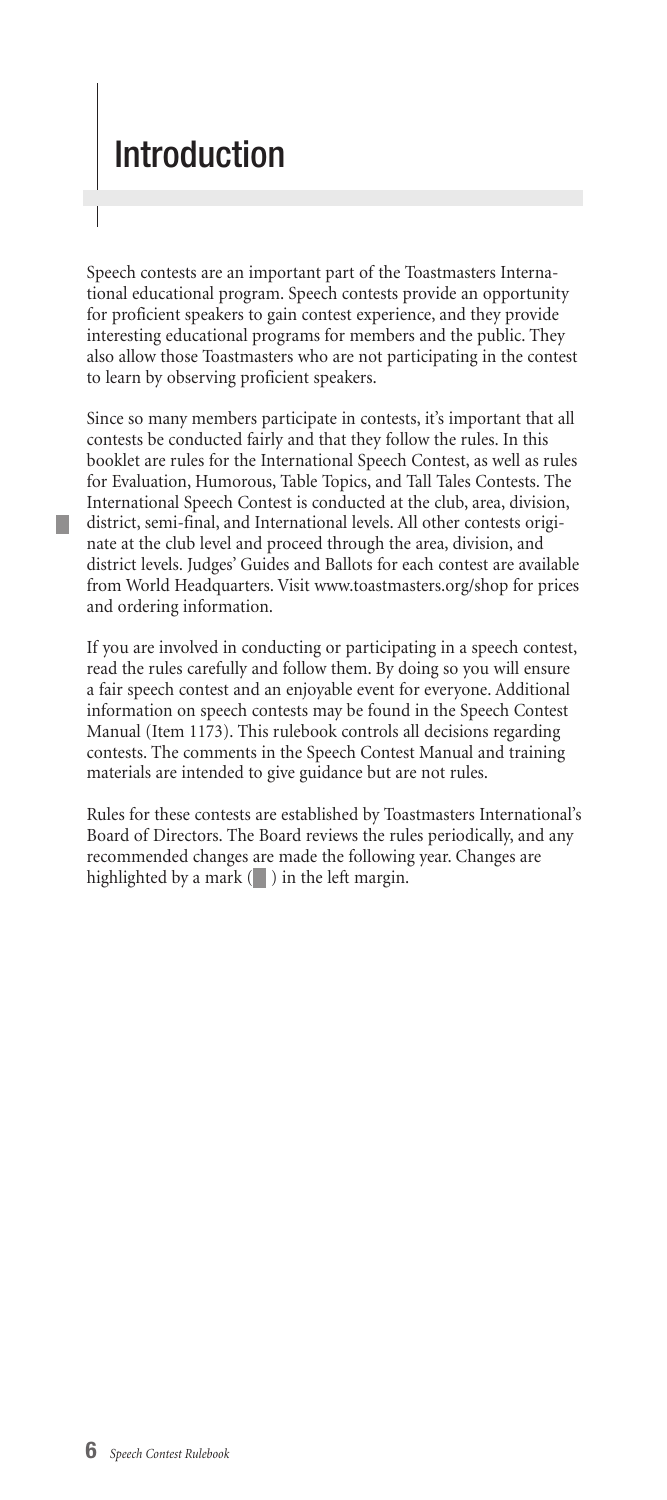## General Provisions

H.

The following general provisions concern all contests conducted at all levels of Toastmasters International.

- 1. The only contest a district must conduct is the International Speech Contest. Districts have the option to conduct up to three additional contests, and these contests must be those contained in this rulebook. The only contests permitted at the area, division, or district levels are those that originate at the club level and proceed through the area, division, and district levels.
- 2. In those districts with 10 or more divisions, two separate run-off competitions among division winners may be held before the district contest finals. Insofar as practical, the number of divisions competing in each run-off will be the same. The three highestplaced available contestants from each run-off competition will then advance to the district contest.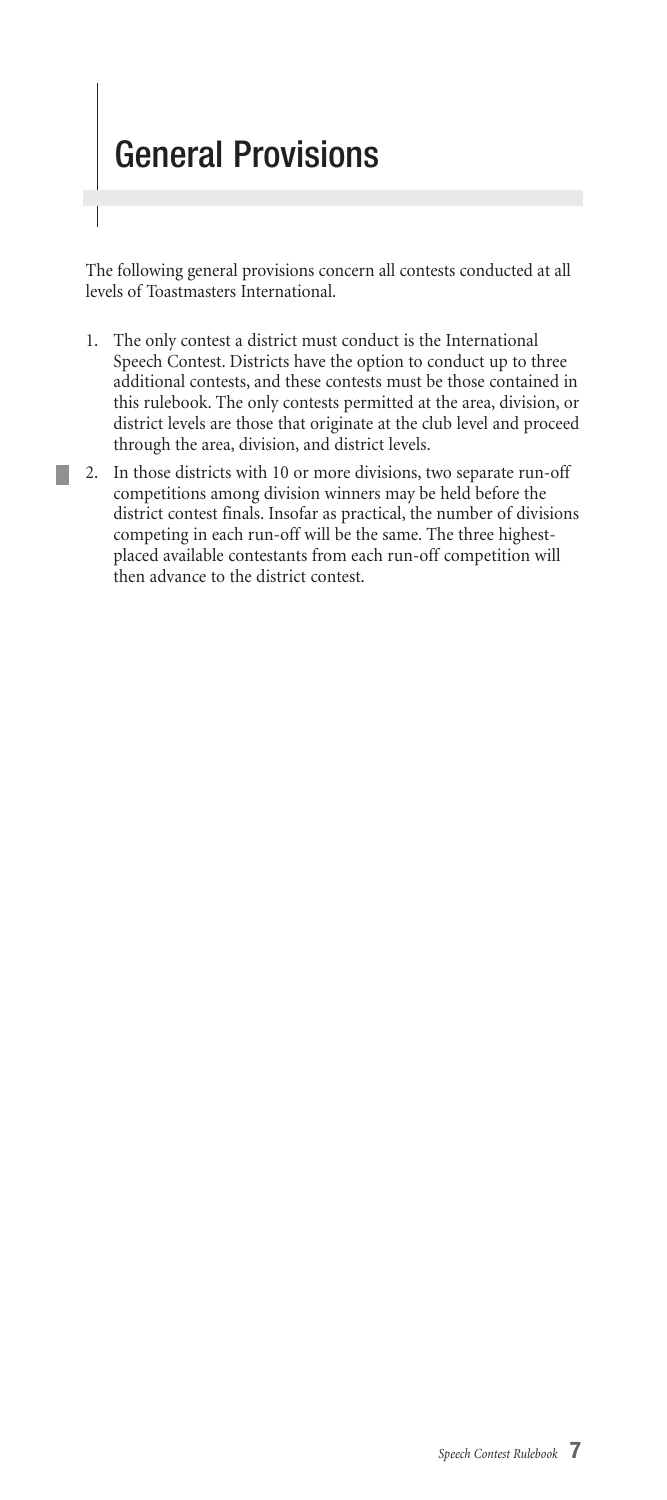#### **1. Purpose**

- A. To provide an opportunity for speakers to improve their speaking abilities and to recognize the best as encouragement to all.
- B. To provide an opportunity to learn by observing the more proficient speakers who have benefited from their Toastmasters training.

#### **2. Applicability**

These rules, unless otherwise noted, apply to all Toastmasters speech contests that select contestants for the annual Interna-tional Speech Contest, which is conducted in English only. These rules may not be supplanted or modified, and no exceptions are permitted.

#### **3. Selection Sequence**

- A. Club, Area, Division, District. Each club in good standing is permitted to select a contestant to compete in the area contest. A club is permitted to choose its contestant by whatever means the club desires. If a contest is held, it must comply with all these rules and the contest result is final. The area speech contest winner then proceeds to the division contest (if applicable). The division winner then proceeds to the district contest. Should an area or division contest winner be unable to participate in the next level contest, the highest placed available contestant will advance to that level. Each district selects a winner. The chief judge ranks all district-level contestants in the order of results. A comprehensive list shall be submitted to World Headquarters. Information concerning the semi-final contest is then mailed to the winner and alternate. If a district contestant cannot compete in the semi-final round, the next highest placed contestant will be contacted by World Headquarters.
- B. Eight weeks prior to the area contest, if an area has four assigned clubs or fewer, districts have the option to allow the two highest placed available contestants from each club to compete in the area contest. Should additional clubs charter prior to the area contest, the two highest placed available contestants from each club are permitted to compete. In those divisions with four assigned areas or less, districts have the option to allow the two highest placed available contestants from each area to compete. In districts with four assigned divisions or less, districts have the option to allow the two highest placed available contestants from each division to participate in the district contest.

The decision whether or not to allow two contestants to advance from club to area, from area to division, and/or from division to district must be made and communicated throughout the district prior to the commencement of the contest cycle – i.e., prior to any club contests being held. Once the decision is made, it must be implemented consistently throughout the district in all clubs, areas, and divisions affected. If a district decides to allow two contestants to advance from club to area, its decisions regarding the number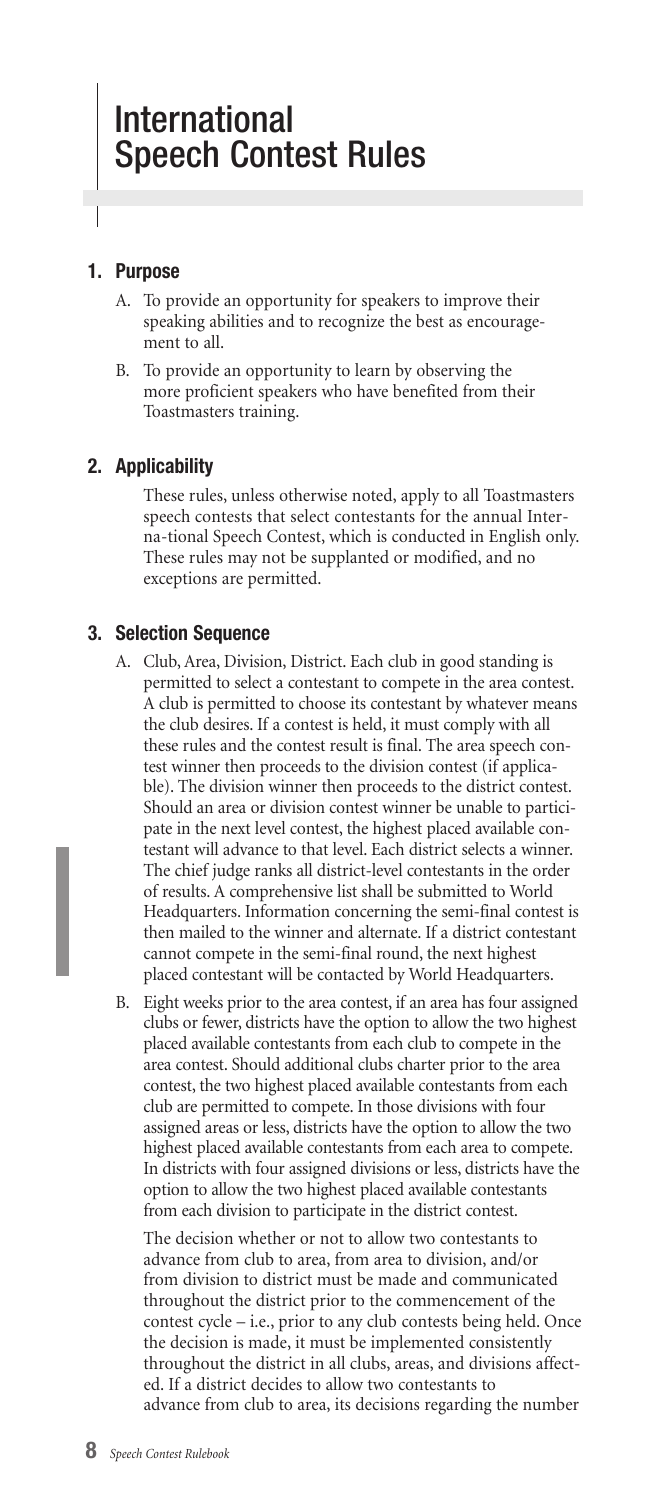to advance from area to division and/or from division to district need not be the same.

C. Semi-finals are to be held at the International Convention, and will include all district winners randomly assigned to nine separate contests. Each semi-final contest shall select a winner and an alternate, and provide this information to World Headquarters staff immediately following the announcement of contest results.

#### **4. Eligibility**

τ

- A. To be eligible to compete at any level of the International Speech Contest, an individual must:
	- Be a member in good standing of the club in which he or she is competing. The club also must be in good standing. A new, dual, or reinstated member must have dues and membership application current with World Headquarters.
	- 2. Have completed at least six manual speeches in the *Competent Communication* manual prior to the club contest. However, a charter member of a club chartered since the previous July 1 is permitted to compete without having completed six manual speeches in the *Competent Communication* manual. The club must be officially chartered before the area contest.
	- 3. Maintain eligibility at all levels of any contest. If at any level it is discovered that a contestant was ineligible to compete at any previous level, the contestant must be disqualified even if the ineligibility is not discovered until a later level and has been corrected.
- B. The following are ineligible to compete in this contest: incumbent international officers and directors; region advisors or region advisor applicants; district officers (governor, any lieutenant governor, secretary, treasurer, public relations officer, division governor, or area governor) whose terms expire June 30; international officer and director candidates; immediate past district governors; district officers or announced candidates for the term beginning the upcoming July 1; presenters of educational sessions at the area, division, and/or district event at which the contest will be held; presenters of educational sessions at the International Convention. An individual is not permitted to be a judge at any level for a contest in which they are still competing.
- C. The winner of the contest finals held each August during the International Convention is not eligible to compete again at any level.
- D. Toastmasters who are members in more than one club and who meet all other eligibility requirements are permitted to compete in each club contest in which membership in good standing is held. However, should they win more than one club International Speech Contest, the contestant is permitted to represent only one of the clubs at the area level. No contestant can compete in more than one area International Speech Contest, even if the two areas are in different divisions or different districts.
- E. A contestant must be a member in good standing of the club, area, division, or district being represented when competing in a speech contest at the next level.
- F. Each contestant must complete the Speaker's Certification of Eligibility and Originality (Item 1183) and submit it to the chief judge prior to the contest.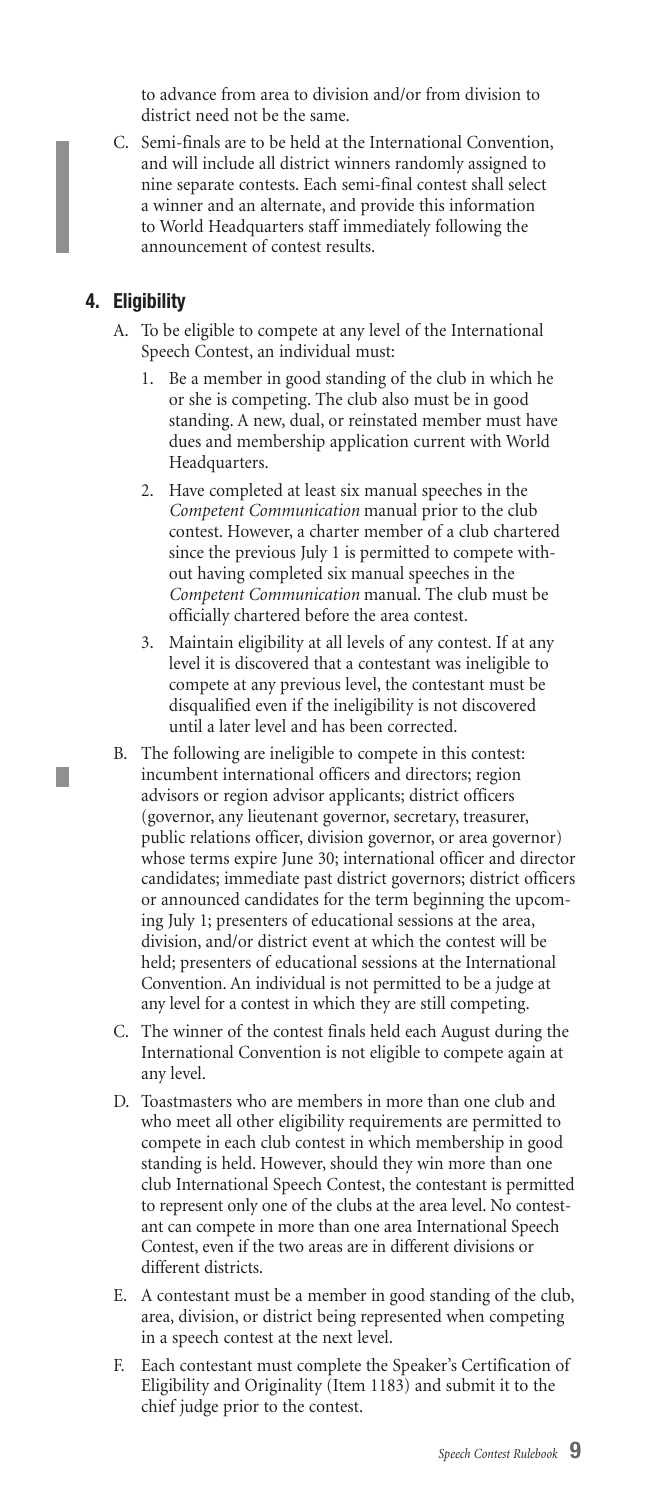G. Each contestant must be present to compete. Participation by audio and video tape and teleconference is not permitted.

#### **5. Speech Subject and Preparation**

- A. Subject for the prepared speech shall be selected by the contestant.
- B. Contestants must prepare their own five- to seven-minute speeches, which must be substantially original and certified as such in writing to the chief judge by the contestants prior to the presentation of the speeches (on Item 1183, Speaker's Certification of Eligibility and Originality). Any quoted material must be so identified during the speech presentation.
- C. All contestants will speak from the same platform or area designated by the contest chairman. All contestants and judges will be advised of the speaking area before the contest begins. The contestants are permitted to speak from any position within the designated area and are not limited to standing at the lectern/podium.
	- 1. A lectern/podium will be available. However, the use of the lectern/podium is optional.
	- 2. If amplification is necessary, a lectern/podium fixedmounted microphone and a portable microphone shall be made available, if possible. It is suggested that the fixed-mounted microphone be nondirectional. The selection and use of a microphone is optional for each contestant.
	- 3. All equipment will be available for contestants to practice prior to the contest. Contestants are responsible for arranging their preferred setup of the lectern/podium microphone and other equipment in a quiet manner before being introduced by the Toastmaster.
- D. Every participant must present an entirely new and different speech for the International contest than given in any International speech contest since January 1 of that same year. Up to and including the semi-final contest, contestants are permitted to use the same speech, but are not required to do so.
- E. Winners of the semi-final contest will prepare and deliver to World Headquarters outlines of their semi-final winning speech, which will be given to the chief judge at the International contest.

#### **6. General Procedure**

A. At the club level contests, a contest chairman, chief judge, at least five judges, a tiebreaking judge, three counters, and two timers are appointed, as far as practical.

At the area level contests, there shall be at least five judges or equal representation from the clubs composing the area in addition to a contest chairman, chief judge, a tiebreaking judge, three counters, and two timers.

At the division or district level contests, there shall be at least seven judges or equal representation from the areas composing the division or district in addition to a contest chairman, chief judge, a tiebreaking judge, three counters, and two timers. At the district contest, no judge shall be a member of the club represented by a contestant.

At the International contest, there shall be at least nine judges or equal representation from the districts; no judge shall be a member of the club represented by a contestant. In addition

П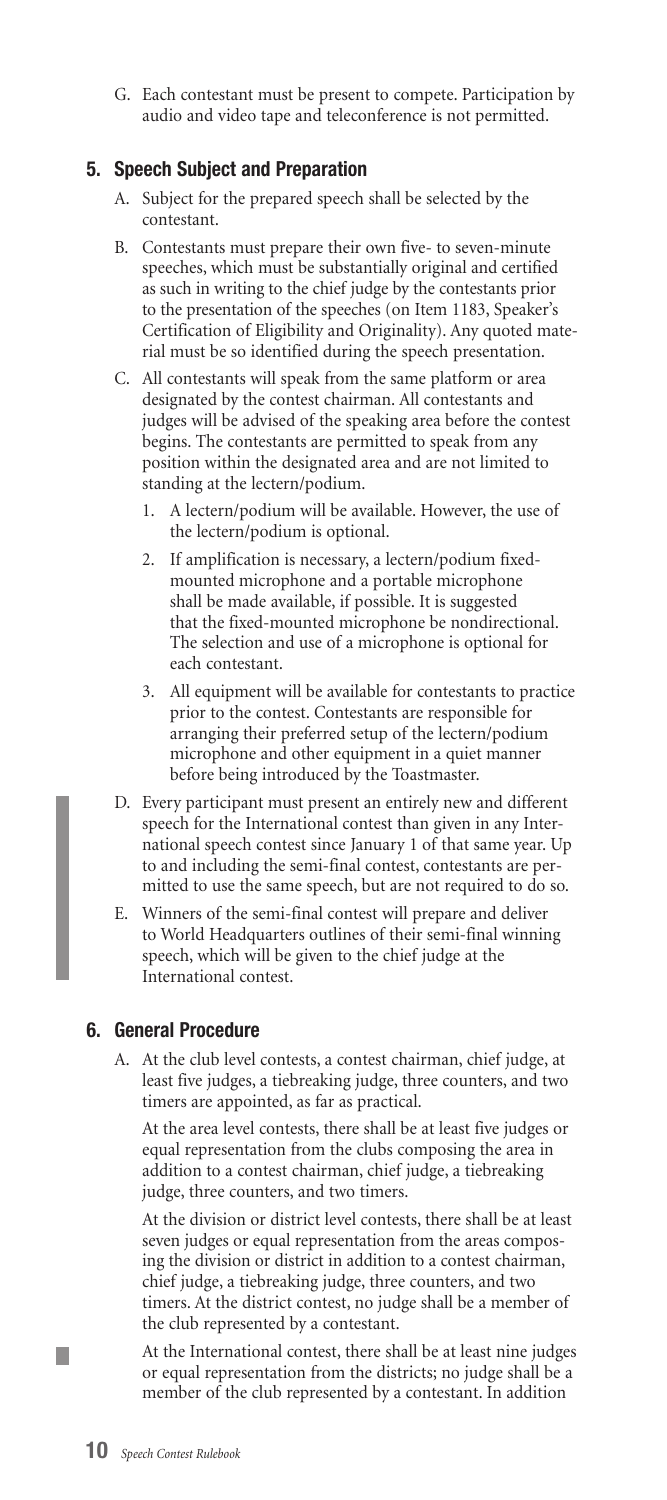to these judges, five qualifying judges, a contest chairman, chief judge, a tiebreaking judge, three counters, and two timers are appointed.

All judges will judge all contestants.

All judges shall be members in good standing. Insofar as practical, all judges at area, division, district, semi-final, and International speech contests shall have been a Toastmasters member in good standing since July 1 of the previous year and have completed at least six Competent Communication manual projects. In addition, if practical, at semi-final and International contests, judges shall be at least an Advanced Toastmaster Bronze or Advanced Communicator Bronze and have previously judged a Toastmasters speech contest at area, division, district, or semi-final level.

- B. Before the contest, contestants are briefed on the rules by the contest chairman. Judges, counters, and timers are briefed on their duties by the chief judge. Contestants will then draw for their speaking position with the contest chairman.
- C. If a contestant is absent from the briefing, the alternate speaker, if present, is permitted to attend the briefing in place of the primary contestant. If the primary contestant is not present when the person conducting the contest is introduced to conduct the contest, the primary contestant is disqualified and the alternate officially becomes the contestant. Should the primary contestant arrive after the briefing but before the person conducting the contest is introduced, the primary contestant is permitted to compete, provided the primary contestant:
	- 1) reports to the contest chairman upon his/her arrival, and
	- 2) has all required paperwork in good order before the person conducting the contest is introduced to begin the contest. The primary contestant waives the opportunity of a briefing.
- D. Introduce each contestant by announcing the contestant's name, speech title, speech title, and contestant's name.
- E. There will be one minute of silence between contestants, during which the judges will mark their ballots.
- F. Contestants are permitted to remain in the same room throughout the duration of the contest.
- G. In contests with five or more participants, a third-place winner (if wanted), a second-place winner, and a first-place winner will be announced. In contests with four or fewer participants, a second-place and first-place winner will be announced.
- H. Announcement of contest winners is final unless the list of winners is announced incorrectly, in which case the chief judge, ballot counters, or timers are permitted to immediately interrupt to correct the error.

#### **7. Timing of the Speeches**

- A. Speeches will be five to seven minutes. A contestant will be disqualified from the contest if the speech is less than four minutes 30 seconds or more than seven minutes 30 seconds.
- B. Upon being introduced, the contestant shall proceed immediately to the speaking position. Timing will begin with the contestant's first definite verbal or nonverbal communication with the audience. This usually will be the first word uttered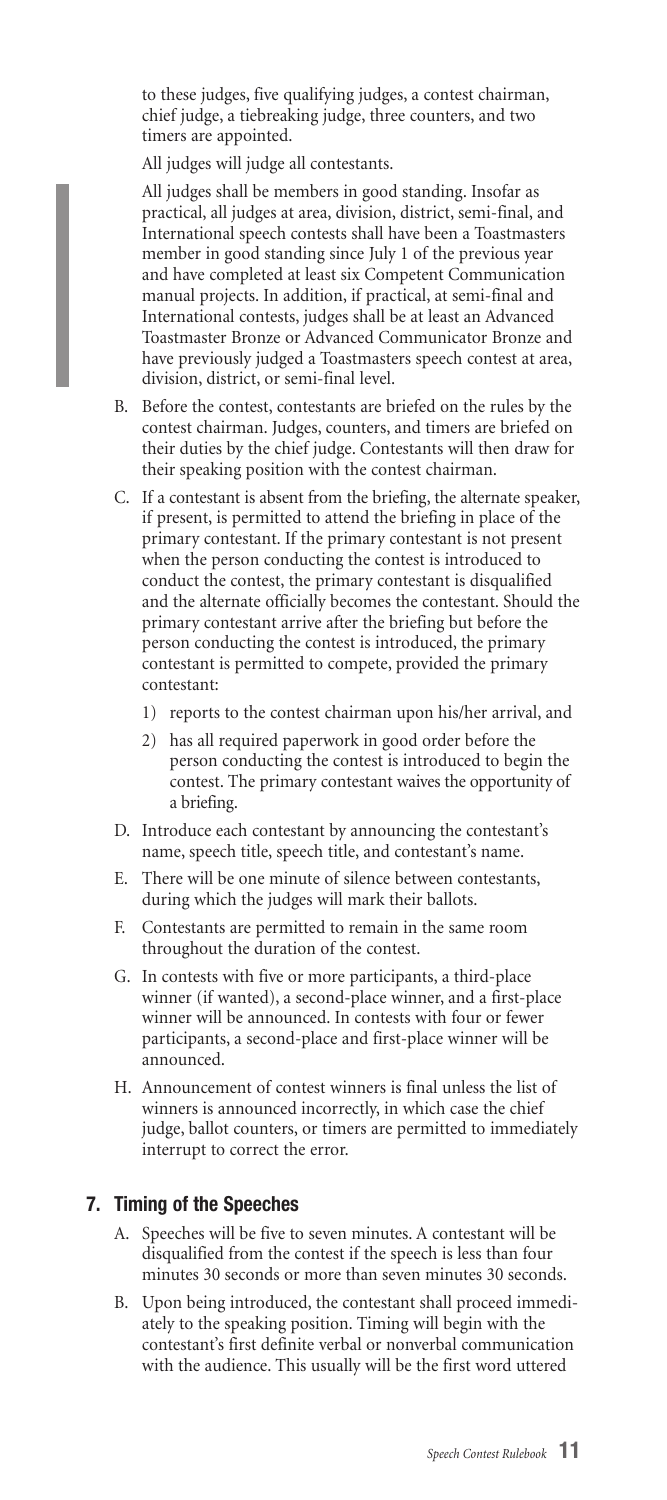by the contestant, but would include any other communication such as sound effects, a staged act by another person, etc.

- C. Timers shall provide warning signals to the contestants, which shall be clearly visible to the speakers but not obvious to the audience.
	- 1. A green signal will be displayed at five minutes and remain displayed for one minute.
	- 2. An amber signal will be displayed at six minutes and remain displayed for one minute.
	- 3. A red signal will be displayed at seven minutes and remain on until the conclusion of the speech.
	- 4. No signal shall be given for the overtime period.
	- 5. Any visually impaired contestant is permitted to request and must be granted a form of warning signal of his or her own choosing. Acceptable warning signals would include, but not be limited to: a buzzer, a bell, or a person announcing the times at five, six, and seven minutes. If any special device and/or specific instructions for such signal is/are required, the contestant must provide same.
	- 6. In the event of technical failure of the signal, a speaker is allowed 30 seconds extra overtime before being disqualified.
- D. Prior to announcing results, the chairman shall announce if time disqualification(s) occurred, but not name the contestant(s) involved.

#### **8. Protests and Disqualifications**

- A. Protests concerning eligibility and originality will be limited to judges and contestants. Any protest will be lodged with the chief judge and/or contest chairman prior to the announcement of the winner and alternate(s). The contest chairman shall notify the contestant of a disqualification regarding originality or eligibility prior to that announcement before the meeting at which the contest took place is adjourned.
- B. Before a contestant can be disqualified on the basis of originality, the contestant must be given an opportunity to respond to the judges. A majority of the judges must concur in the decision to disqualify.

The contest chairman can disqualify a contestant on the basis of eligibility.

- C. At the International contest, should qualifying judges determine that a contestant did not present an entirely new and different speech, the chief judge shall notify the contestant of a disqualification prior to the announcement of the winner and alternate(s). The disqualified contestant does not have the opportunity to respond to the qualifying judges. A contestant receiving three or more disqualifying votes from the qualifying judges is disqualified.
- D. All decisions of the judges and qualifying judges are final.

#### **9. Travel Allowances**

L.

A. Toastmasters International shall pay the travel expenses of each district's contestant participating in the International Speech Contest at semi-final and International levels. Neither Toastmasters International nor its districts shall reimburse these contestants for any other expenses. Reimbursement shall be as follows: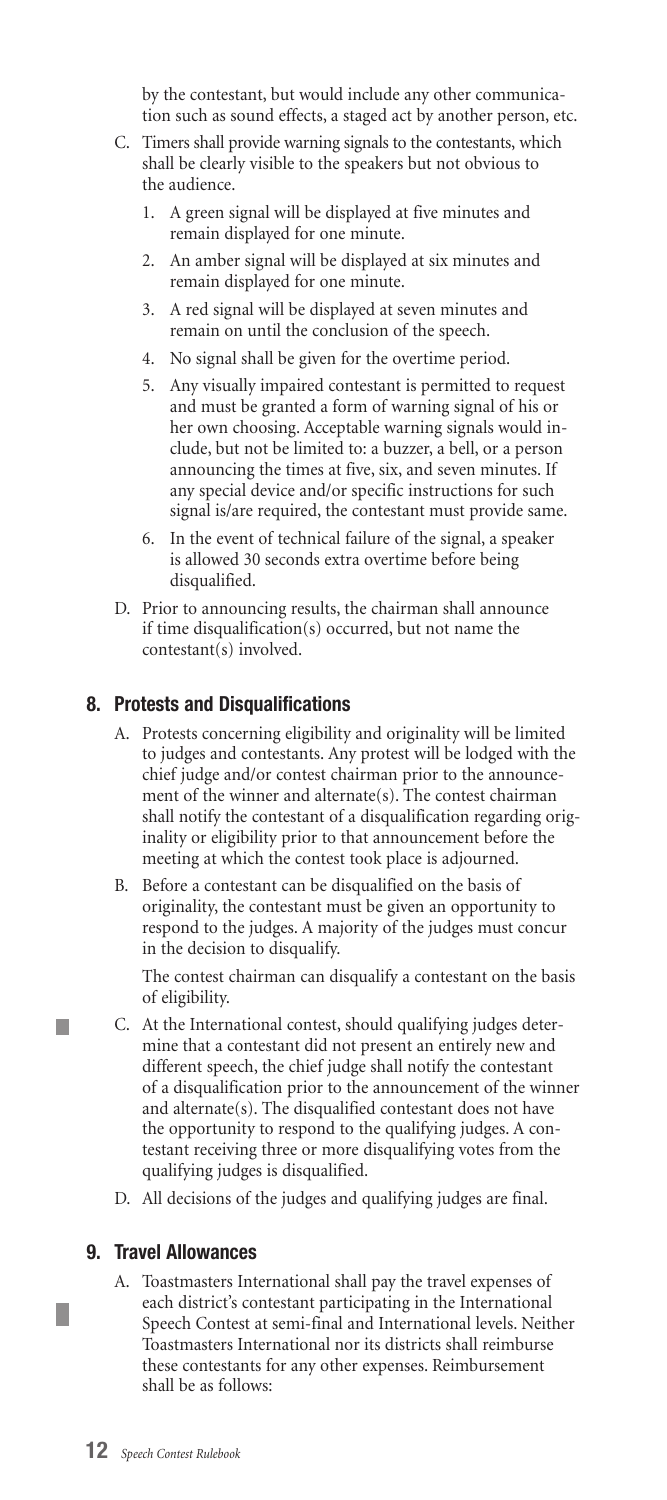- 1. Air, Bus, or Train Full reimbursement, round trip at the lowest rate (coach air fare or discount fare if applicable) between the commercial airport or passenger terminals nearest the convention site and the home of each contestant.
- 2. Car On the basis of reimbursement at 32 cents per mile by the most direct route not exceeding the lowest air fare rate (coach or discount if applicable).
- 3. Any other mode of transportation Actual costs incurred not exceeding the lowest air fare rate (coach or discount if applicable).

A person riding with another person receiving reimbursement is not entitled to reimbursement.

- B. Reimbursement will be made by World Headquarters as soon as practicable on receipt of certification of attendance at the semi-final and International levels and upon receiving ticket receipt(s) for air, bus, or train travel, or mileage for car travel.
- C. Hotel or room accommodations are not included in allowances for contestants, unless otherwise stated.

#### **10. International Taped Speech Contest**

П

L.

- A. Members of undistricted clubs and provisional districts are invited to participate in the International Taped Speech Contest. Tapes must be in English.
- B. The Toastmasters International Speech Contest Rules are to be followed as far as they are applicable. Naturally, there is no area, division, district, or semi-final competition, nor are there any travel allowances. To enter, clubs shall conduct a speech contest and submit a tape of the winning speech. Only one taped speech per club may be submitted.
- C. The tape shall be made using the following procedures:
	- 1. Use fresh tape and record on a standard audio cassette before a live audience. Video tapes will not be accepted.
	- 2. Time the speech carefully to comply with the speech contest rules.
	- 3. Clearly mark the audio tape and container with the participant's name and club number and be sure to enclose a completed Certification of Eligibility and Originality form.
	- 4. Tapes must be received at World Headquarters on or before 5 p.m. Pacific Time March 31 to be eligible for competition.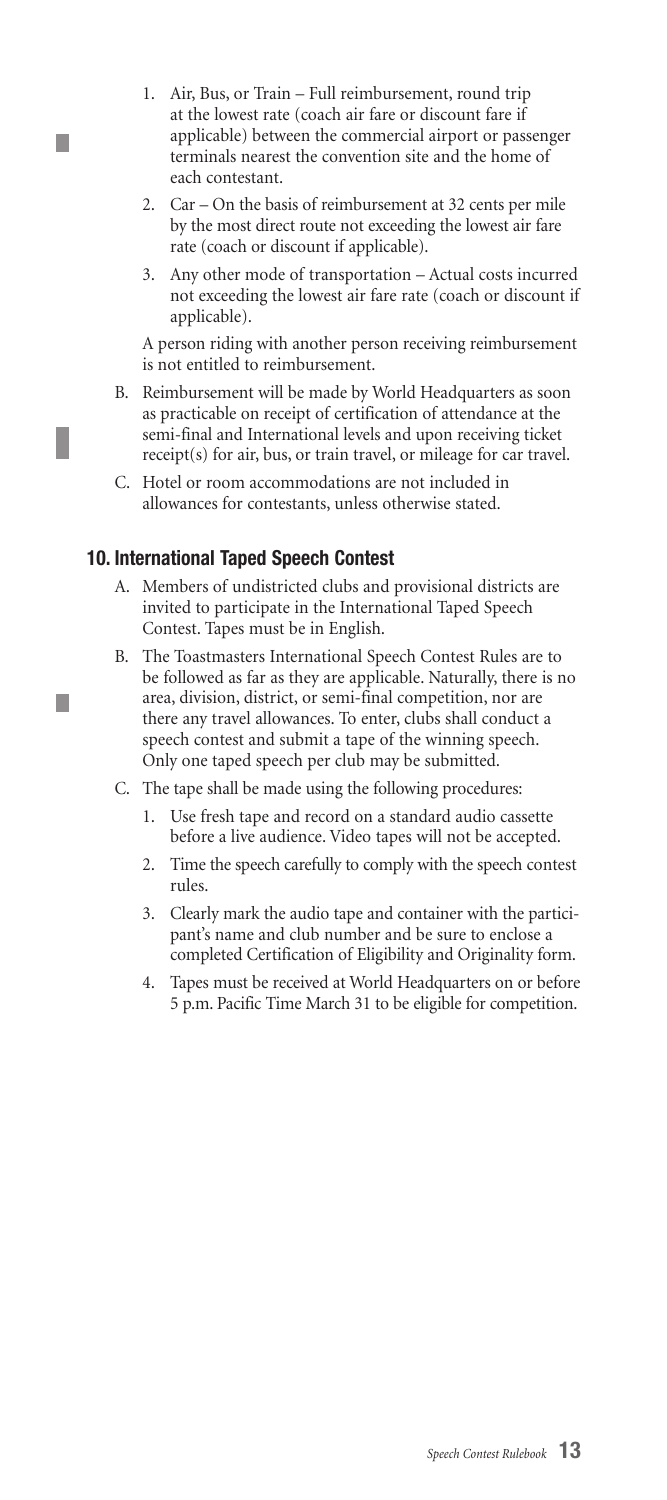## Evaluation Contest Rules

These rules apply to all Evaluation Contests, which are conducted in English only. These rules may not be supplanted or modified, and no exceptions are permitted.

#### **1. Purpose**

- A. To encourage development of evaluation skills and to recognize the best as encouragement to all.
- B. To provide an opportunity to learn by observing the more proficient evaluators who have benefited from their Toastmasters training.

#### **2. Selection Sequence**

- A. Each club in good standing is permitted to select its club Evaluation Contest winner to compete in the area contest. A club is permitted to choose its contestant by whatever means the club desires. If a contest is held, it must comply with all these rules and the contest result is final. The area speech contest winner then proceeds to the division contest (if applicable). The division winner then proceeds to the district contest. Should an area or division contest winner be unable to participate in the next contest level, the highest placed available contestant will advance to that level.
- B. Eight weeks prior to the area contest, if an area has four assigned clubs or fewer, districts have the option to allow the two highest placed available contestants from each club to compete in the area contest. Should additional clubs charter prior to the area contest, the two highest placed available contestants from each club are permitted to compete. In those divisions with four assigned areas or less, districts have the option to allow the two highest placed available contestants from each area to compete. In districts with four assigned divisions or less, districts have the option to allow the two highest placed available contestants from each division to participate in the district contest.

The decision whether or not to allow two contestants to advance from club to area, from area to division, and/or from division to district must be made and communicated throughout the district prior to the commencement of the contest cycle – i.e., prior to any club contests being held. Once the decision is made, it must be implemented consistently throughout the district in all areas and divisions affected. If a district decides to allow two contestants to advance from club to area, its decisions regarding the number to ad-vance from area to division and/or from division to district need not be the same.

#### **3. Eligibility**

A. All Toastmasters who are members in good standing of the club in which they are competing are eligible to compete. The club also must be in good standing. New, dual, or reinstated members must have dues and membership application current with Toastmasters International.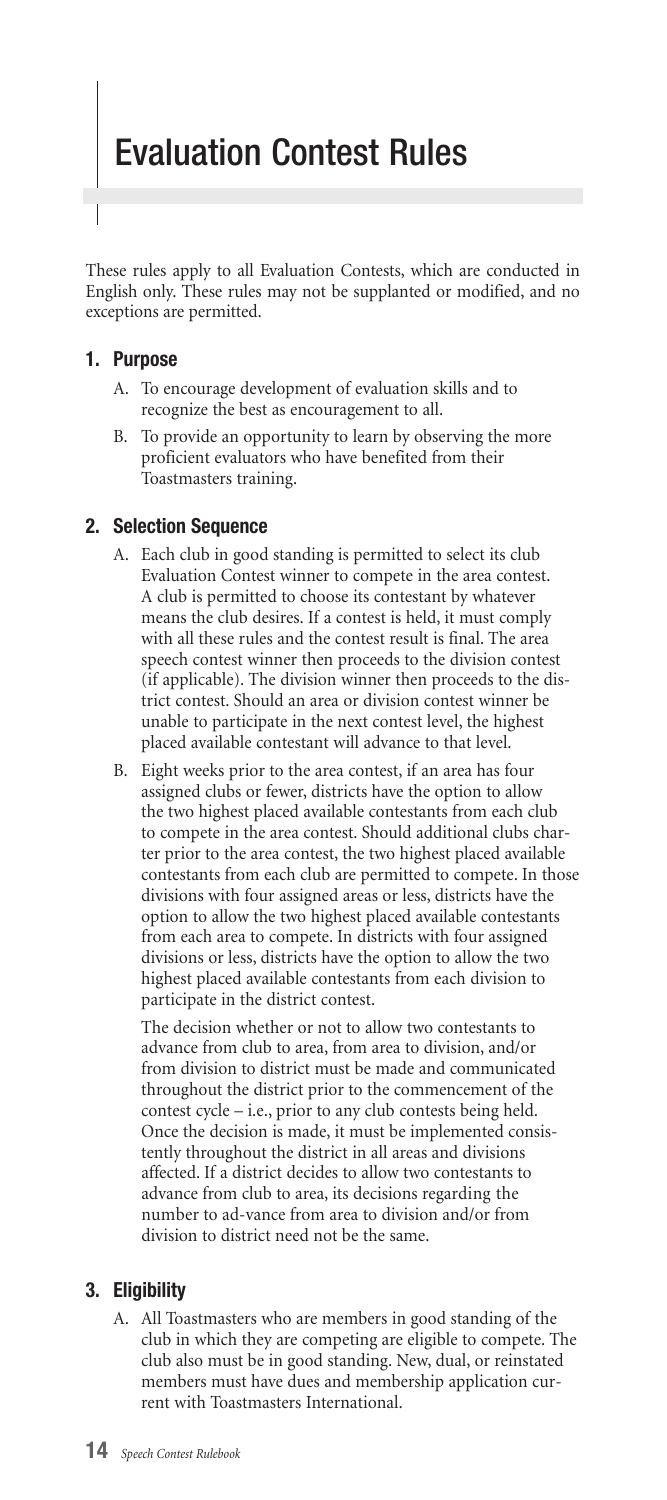A member must maintain eligibility at all levels of any contest. If at any level it is discovered that a contestant was ineligible to compete at any previous level, the contestant must be disqualified even if the ineligibility is not discovered until a later level and has been corrected.

- B. The following are ineligible to compete in this contest: incumbent international officers and directors; region advisors or region advisor applicants; district officers (governor, any lieutenant governor, secretary, treasurer, public relations officer, division governor, or area governor) whose terms expire June 30; international officer and director candidates; immediate past district governors; district officers or announced candidates for the term beginning the upcoming July 1; presenters of educational sessions at the area, division, and/or district event at which the contest will be held. An individual is not permitted to be a judge at any level for a contest in which they are still competing.
- C. Toastmasters who are members in more than one club and who meet all other eligibility requirements are permitted to compete in each club contest in which membership in good standing is held. However, should they win more than one club Evaluation Contest, they can represent only one of the clubs at the area level. No contestant can compete in more than one area Evaluation Contest, even if the two areas are in different divisions.
- D. A contestant must be a member in good standing of the club, area, or division being represented when competing in a speech contest at the next level.
- E. Each contestant must complete the Speaker's Certification of Eligibility and Originality (Item 1183) and submit it to the chief judge prior to the contest.
- F. Each contestant must be present to compete. Participation by audio and video tape and teleconference is not permitted.

#### **4. General Procedure**

L.

L.

A. At the club level contests, a contest chairman, chief judge, at least five judges, a tiebreaking judge, three counters, and two timers are appointed, as far as practical.

At the area level contests, there shall be at least five judges or equal representation from the clubs composing the area in addition to a contest chairman, chief judge, a tiebreaking judge, three counters, and two timers.

At the division or district level contests, there shall be at least seven judges or equal representation from the areas composing the division or district in addition to a contest chairman, chief judge, a tiebreaking judge, three counters, and two timers. At the district contest, no judge shall be a member of the club represented by a contestant.

All judges will judge all contestants.

- B. Before the contest, contestants and the contest sergeant at arms are briefed on the rules by the contest chairman. Judges, counters, and timers are briefed on their duties by the chief judge. Contestants will then draw for their speaking position with the contest chairman.
- C. If a contestant is absent from the briefing, the alternate speaker, if present, is permitted to attend the briefing in place of the primary contestant. If the primary contestant is not present when the person conducting the contest is introduced to conduct the contest, the primary contestant is disqualified and the alternate officially becomes the contestant. Should the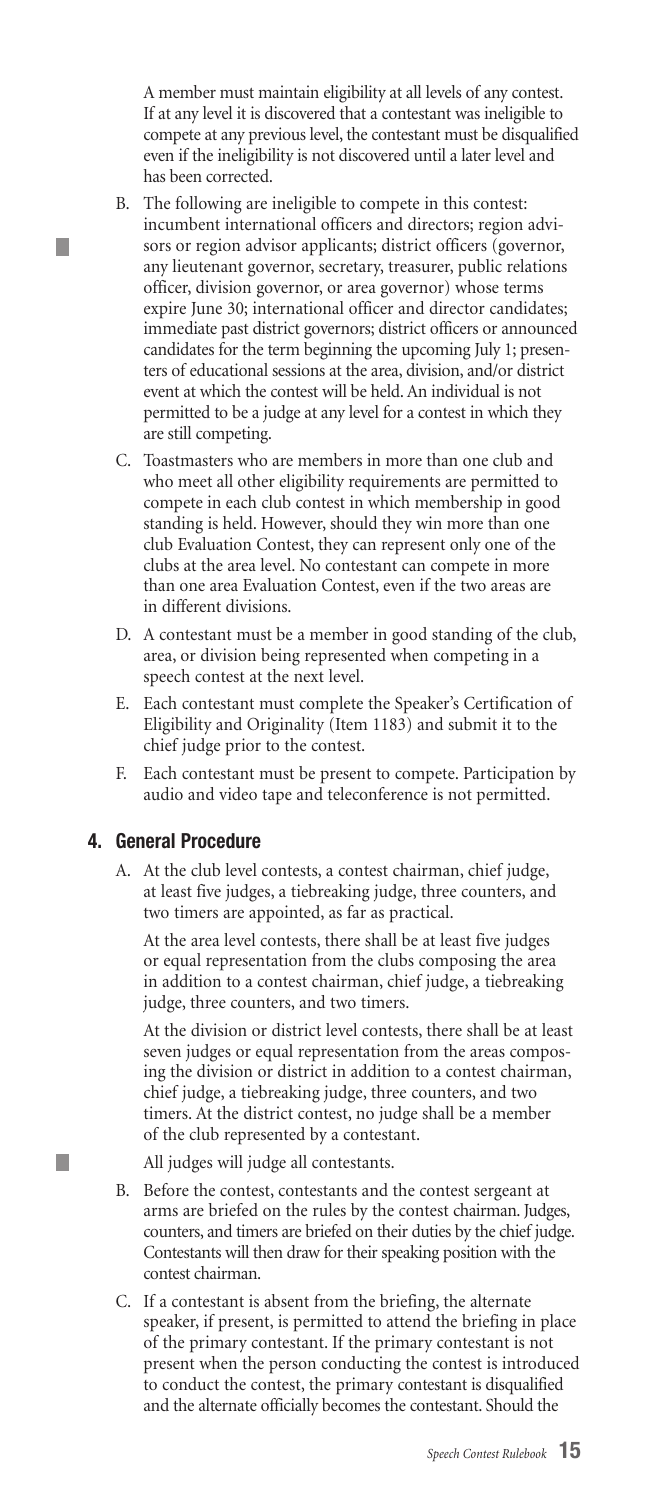primary contestant arrive after the briefing but before the person conducting the contest is introduced, the primary contestant is permitted to compete, provided the primary contestant: 1) reports to the contest chairman upon his/her arrival, and 2) has all required paperwork in good order before the person conducting the contest is introduced to begin the contest. The primary contestant waives the opportunity of a briefing.

- D. All contestants will speak from the same platform or area designated by the contest chairman. All contestants and judges will be advised of the speaking area before the contest begins. The contestants are permitted to speak from any position within the designated area and are not limited to standing at the lectern/podium.
	- 1. A lectern/podium will be available. However, the use of the lectern/podium is optional.
	- 2. If amplification is necessary, a lectern/podium fixedmounted microphone and a portable microphone shall be made available, if possible. It is suggested that the fixed-mounted microphone be nondirectional. The selection and use of a microphone is optional for each contestant.
	- 3. All equipment will be available for contestants to practice prior to the contest. Contestants are responsible for arranging their preferred setup of the lectern/podium microphone and other equipment in a quiet manner before being introduced by the Toastmaster.
- E. At the beginning of this contest a five- to seven-minute test speech will be presented. The test speech shall be either a contest-type speech, or taken from one of the assignments in the *Competent Communication* manual. Contestants are permitted to make preparatory notes during the test speech using materials of their choice. It is recommended that at all levels of the contest, the Toastmaster giving the test speech is not a member of the same club as any one of the contestants. The test speaker shall be introduced by announcing the speaker's name, speech title, speech title, and the speaker's name. Neither the manual project nor any objectives that the speaker may have shall be made known to the contestants, judges, or audience.
- F. At the conclusion of the test speech, all contestants shall leave the room. They then have five minutes to prepare their evaluation using materials of their choice. Timing and preparation supervision shall be under the control of the contest sergeant at arms. Where this is not practical, contestants will complete their five minute preparation in the same room under the control of the contest sergeant at arms.
- G. After five minutes has elapsed no further preparation shall be allowed and with the exception of the first contestant, who shall be called back as first evaluator (where preparation is done in the same room, with the exception of the first contestant, the others shall leave the room), all others shall hand all written material to the contest sergeant at arms. Preparation material shall be handed back to contestants as they are introduced to present their evaluation.
- H. Introduce each contestant by announcing the contestant's name twice.
- I. There will be one minute of silence between contestants, during which the judges will mark their ballots.
- J. Announcement of contest winners is final, unless the list of winners is announced incorrectly, in which case the chief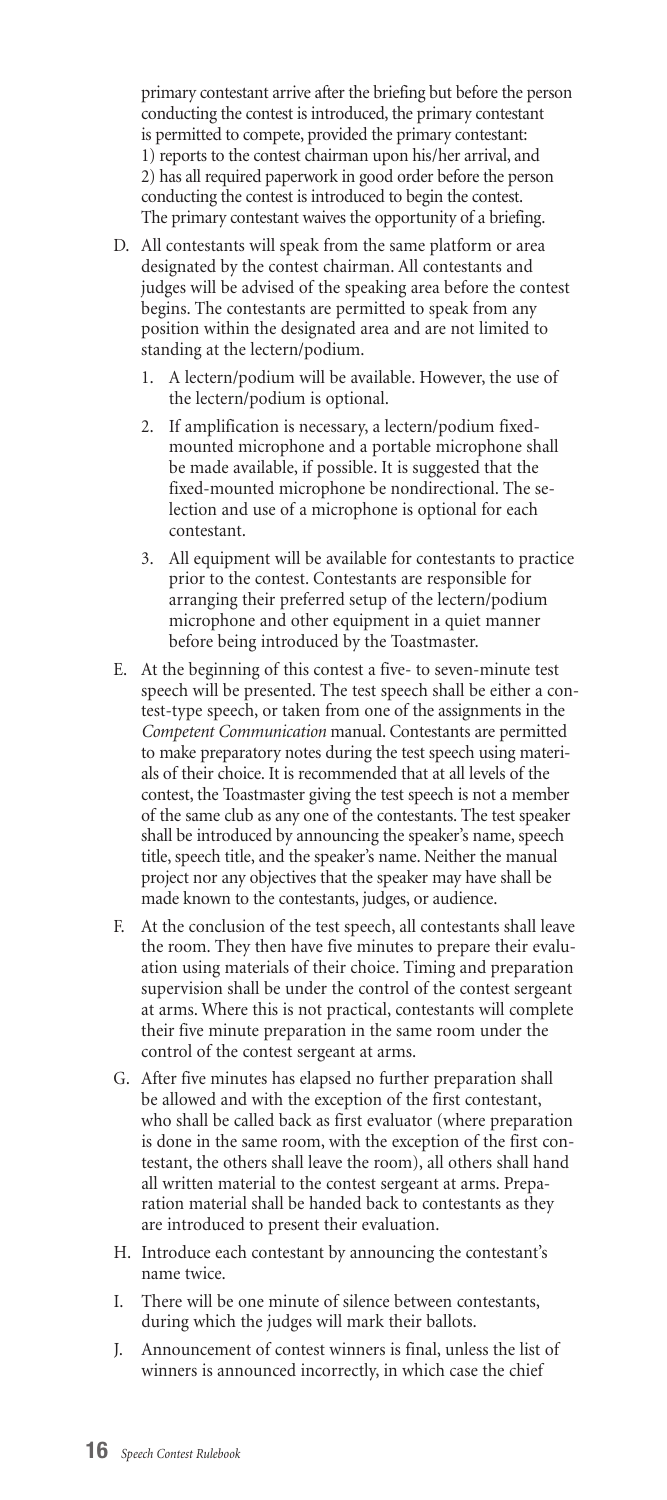judge, ballot counters, or timers are permitted to immediately interrupt to correct the error.

#### **5. Timing**

- A. Evaluations shall be from two to three minutes. Contestants who speak less than one minute 30 seconds or more than three minutes 30 seconds will be disqualified.
- B. Timing will begin with the contestant's first definite verbal or nonverbal communication with the audience. This usually will be the first word uttered by the contestant, but would include any other communication such as sound effects, a staged act by another person, etc.
- C. The green signal will be displayed at two minutes and remain displayed for 30 seconds. The amber signal will be displayed at two minutes and thirty seconds and remain displayed for 30 seconds. The red signal will be displayed at three minutes and remain displayed until the evaluation is concluded. No audible device, such as a buzzer, shall be used for the overtime period.
- D. Any visually impaired contestant is permitted to request and must be granted a form of warning signal of his or her own choosing. Acceptable warning signals would include, but not be limited to: a buzzer, a bell, or a person announcing the times at two minutes, two minutes 30 seconds, and three minutes. If any special device and/or specific instructions for such signal is/are required, the contestant must provide same.
- E. In the event of technical failure of the signal, a speaker is allowed 30 seconds extra overtime before being disqualified.
- F. Prior to announcing results, the chairman shall announce if time disqualification(s) occurred, but not name the contestant(s) involved.

#### **6. Protests and Disqualification**

- A. Protests are limited to judges and contestants and are limited to protests based on eligibility. Any protest will be lodged with the chief judge and/or contest chairman prior to the announcement of the winner and alternate(s). The contest chairman shall notify the contestant of a disqualification regarding eligibility prior to that announcement before the meeting at which the contest took place is adjourned.
- B. The contest chairman can disqualify a contestant on the basis of eligibility.
- C. All decisions of the judges are final.

#### **7. Winners**

In contests with five or more participants, a third-place winner (if wanted), a second-place winner, and a first-place winner will be announced. In contests with four or fewer participants, a second-place and first-place winner will be announced.

#### **8. Contest Schedule**

Districts conducting Evaluation Contests shall announce the date of the district contest and establish dates by which the division, area, and club contests must be completed.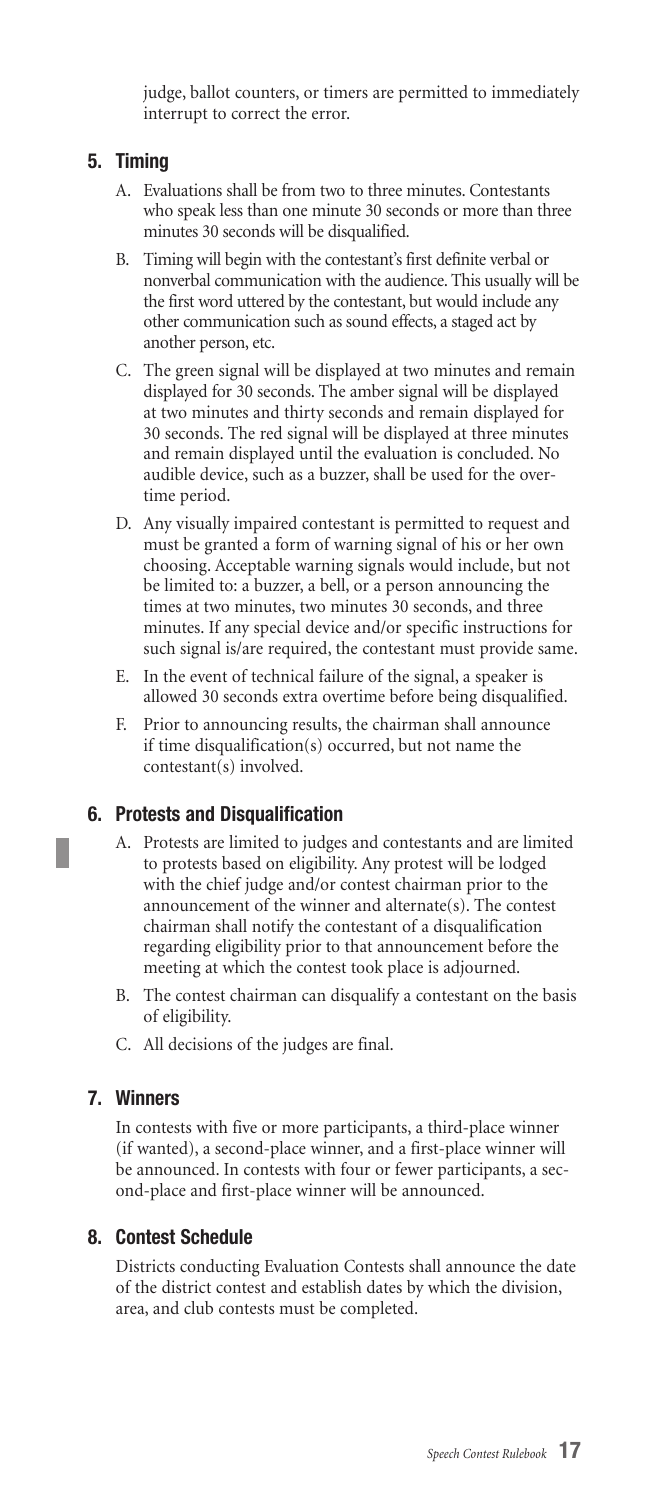## Humorous Speech Contest Rules

These rules apply to all Humorous Speech Contests, which are conducted in English only. These rules may not be supplanted or modified, and no exceptions are permitted.

#### **1. Purpose**

- A. To provide an opportunity for speakers to improve their speaking abilities and to recognize the best as encouragement to all.
- B. To provide an opportunity to learn by observing the more proficient speakers who have benefited from their Toastmasters training.
- C. To recognize the value of humor in speaking.

#### **2. Selection Sequence**

- A. Each club in good standing is permitted to select a contestant to compete in the area contest. A club is permitted to choose its contestant by whatever means the club desires. If a contest is held, it must comply with all these rules and the contest result is final. The area speech contest winner then proceeds to the division contest (if applicable). The division winner then proceeds to the district contest. Should an area or division contest winner be unable to participate in the next contest level, the highest placed available contestant will advance to that level.
- B. Eight weeks prior to the area contest, if an area has four assigned clubs or fewer, districts have the option to allow the two highest placed available contestants from each club to compete in the area contest. Should additional clubs charter prior to the area contest, the two highest placed available contestants from each club are permitted to compete. In those divisions with four assigned areas or less, districts have the option to allow the two highest placed available contestants from each area to compete. In districts with four assigned divisions or less, districts have the option to allow the two highest placed available contestants from each division to participate in the district contest.

The decision whether or not to allow two contestants to advance from club to area, from area to division, and/or from division to district must be made and communicated throughout the district prior to the commencement of the contest cycle – i.e., prior to any club contests being held. Once the decision is made, it must be implemented consistently throughout the district in all areas and divisions affected. If a district decides to allow two contestants to advance from club to area, its decisions regarding the number to advance from area to division and/or from division to district need not be the same.

#### **3. Eligibility**

A. All Toastmasters who are members in good standing of the club in which they are competing are eligible to compete. The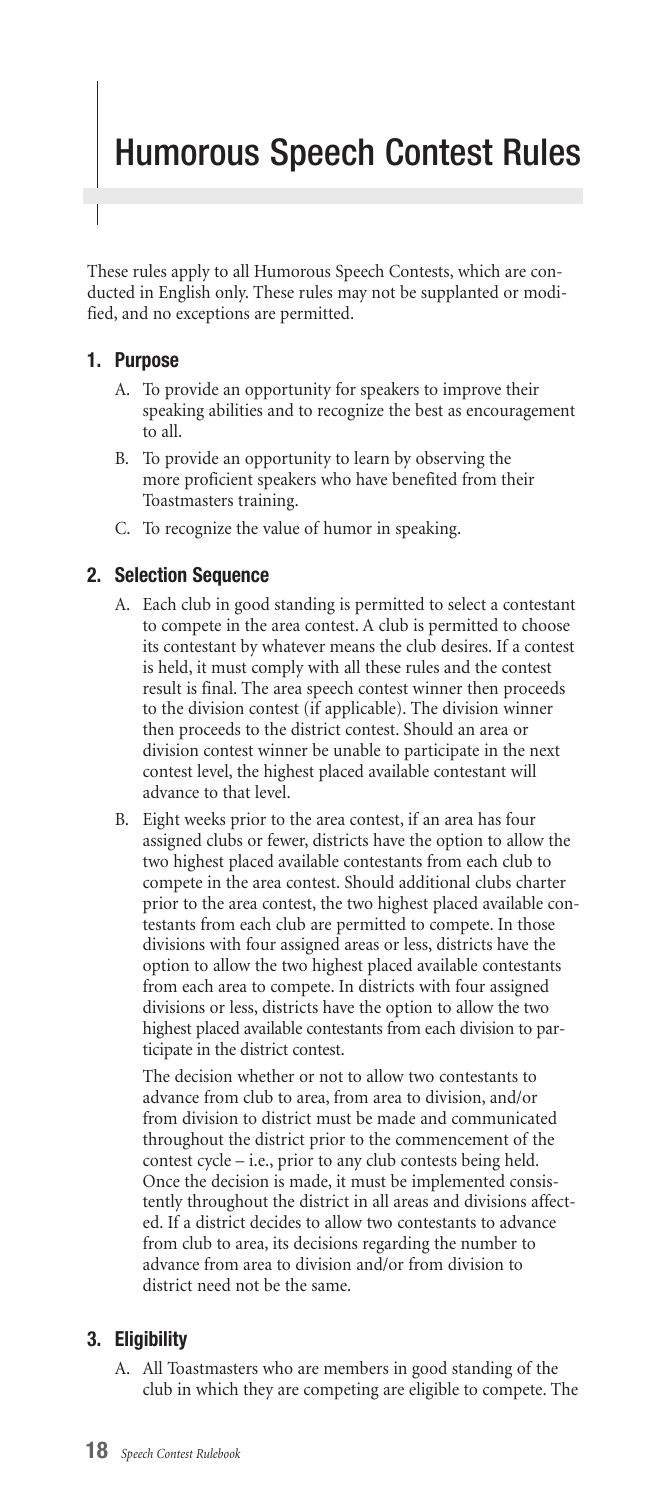club also must be in good standing. New, dual, or reinstated members must have dues and membership application current with Toastmasters International.

A member must maintain eligibility at all levels of any contest. If at any level it is discovered that a contestant was ineligible to compete at any previous level, the contestant must be disqualified even if the ineligibility is not discovered until a later level and has been corrected.

- B. The following are ineligible to compete in this contest: incumbent international officers and directors; region advisors or region advisor applicants; district officers (governor, any lieutenant governor, secretary, treasurer, public relations officer, division governor, or area governor) whose terms expire June 30; international officer and director candidates; immediate past district governors; district officers or announced candidates for the term beginning the upcoming July 1; presenters of educational sessions at the area, division, and/or district event at which the contest will be held. An individual is not permitted to be a judge at any level for a contest in which they are still competing.
- C. Toastmasters who are members in more than one club and who meet all other eligibility requirements are permitted to compete in each club Humorous Speech Contest in which membership in good standing is held. However, should they win more than one club Humorous Speech Contest, they can represent only one of the clubs at the area level. No contestant can compete in more than one area Humorous Speech Contest, even if the two areas are in different divisions.
- D. A contestant must be a member in good standing of the club, area, or division being represented when competing in a speech contest at the next level.
- E. Each contestant must complete the Speaker's Certification of Eligibility and Originality (Item 1183) and submit it to the chief judge prior to the contest.
- F. Each contestant must be present to compete. Participation by audio and video tape and teleconference is not permitted.

#### **4. Speech Preparation**

П

- A. The subject for the humorous speech shall be selected by the contestant. The speaker shall avoid potentially objectionable language, anecdotes, and material.
- B. Contestants must prepare their own five- to seven-minute speech, which must be substantially original and certified as such in writing to the chief judge by the contestants prior to the presentation of the speeches (on Item 1183, Speaker's Certification of Eligibility and Originality). Any quoted material must be so identified during the speech presentation.
- C. The speech must be thematic in nature (opening, body, and close), not a monologue (series of one-liners).

#### **5. General Procedure**

A. At the club level contests, a contest chairman, chief judge, at least five judges, a tiebreaking judge, three counters, and two timers are appointed, as far as practical.

At the area level contests, there shall be at least five judges or equal representation from the clubs composing the area in addition to a contest chairman, chief judge, a tiebreaking judge, three counters, and two timers.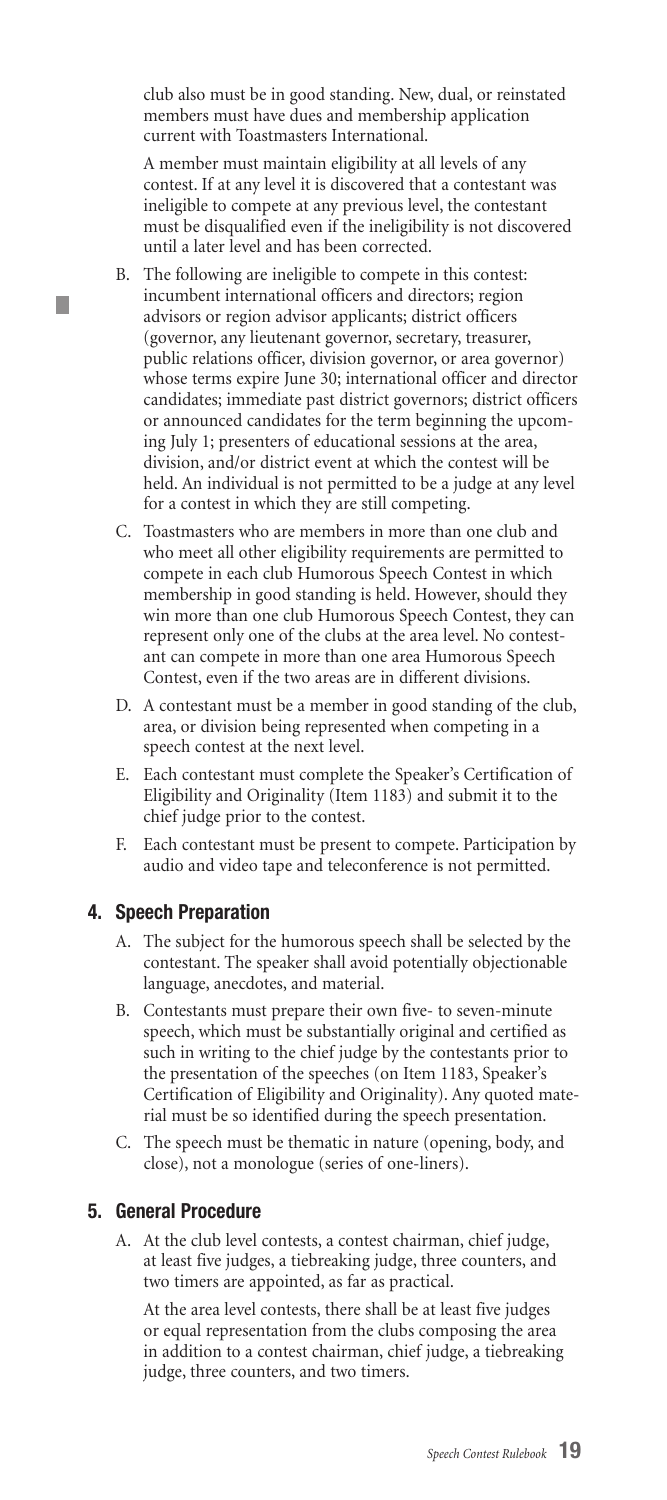At the division or district level contests, there shall be at least seven judges or equal representation from the areas composing the division or district in addition to a contest chairman, chief judge, a tiebreaking judge, three counters, and two timers. At the district contest, no judge shall be a member of the club represented by a contestant.

All judges will judge all contestants.

L.

- B. Before the contest, contestants are briefed on the rules by the contest chairman. Judges, counters, and timers are briefed on their duties by the chief judge. Contestants will then draw for their speaking position with the contest chairman.
- C. If a contestant is absent from the briefing, the alternate speaker, if present, is permitted to attend the briefing in place of the primary contestant. If the primary contestant is not present when the person conducting the contest is introduced to conduct the contest, the primary contestant is disqualified and the alternate officially becomes the contestant. Should the primary contestant arrive after the briefing but before the person conducting the contest is introduced, the primary contestant is permitted to compete, provided the primary contestant: 1) reports to the contest chairman upon his/her arrival, and 2) has all required paperwork in good order before the person conducting the contest is introduced to begin the contest. The primary contestant waives the opportunity of a briefing.
- D. All contestants will speak from the same platform or area designated by the contest chairman. All contestants and judges will be advised of the speaking area before the contest begins. The contestants are permitted to speak from any position within the designated area and are not limited to standing at the lectern/podium.
	- 1. A lectern/podium will be available. However, the use of the lectern/podium is optional.
	- 2. If amplification is necessary, a lectern/podium fixedmounted microphone and a portable microphone shall be made available, if possible. It is suggested that the fixed-mounted microphone be nondirectional. The selection and use of a microphone is optional for each contestant.
	- 3. All equipment will be available for contestants to practice prior to the contest. Contestants are responsible for arranging their preferred setup of the lectern/podium microphone and other equipment in a quiet manner before being introduced by the Toastmaster.
- E. Introduce each contestant by announcing the contestant's name, speech title, speech title, and contestant's name.
- F. There will be one minute of silence between contestants, during which the judges will mark their ballots.
- G. Contestants are permitted to remain throughout the duration of the contest, in the same room.
- H. Announcement of contest winners is final unless the list of winners is announced incorrectly, in which case the chief judge, ballot counters, or timers are permitted to immediately interrupt to correct the error.

#### **6. Timing**

A. Speeches shall be from five to seven minutes. Contestants who speak less than four minutes 30 seconds or more than seven minutes 30 seconds will be disqualified.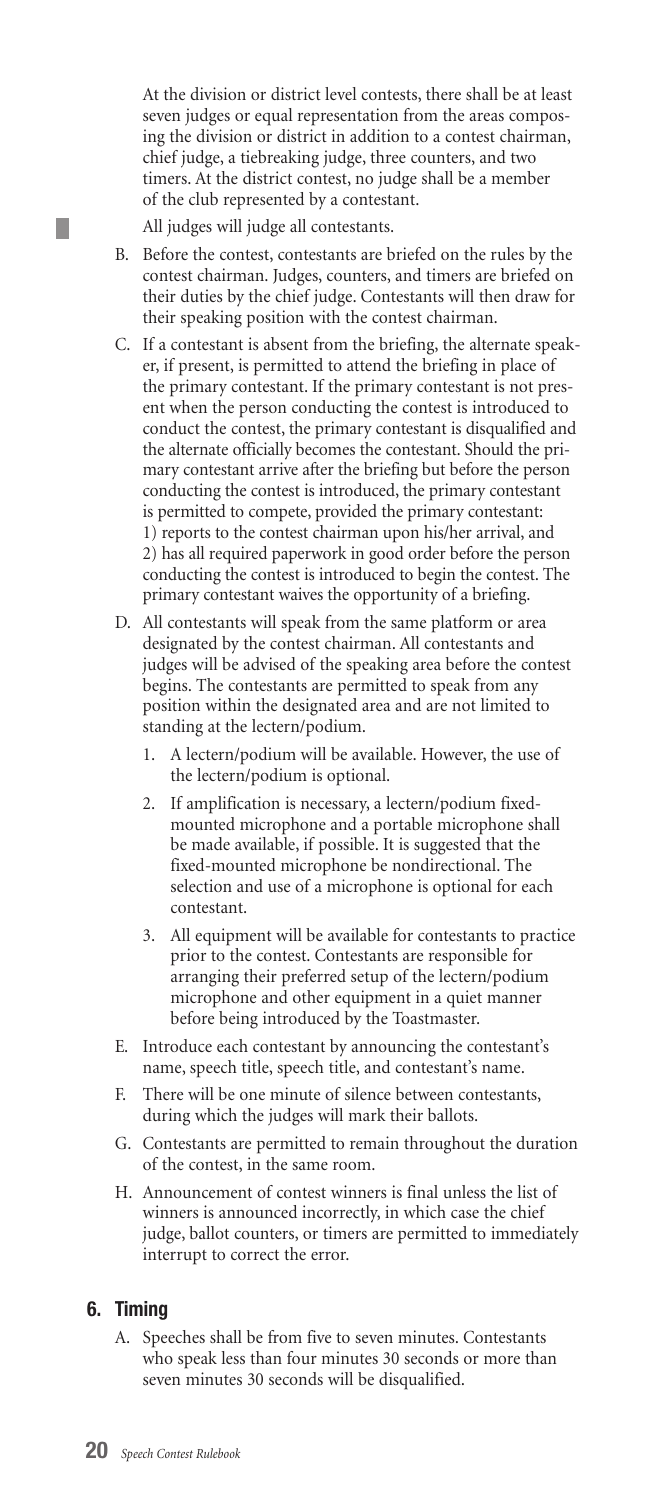B. Time will begin with the first word uttered by the contestant. However, should the contestant engage in definite verbal or nonverbal communication with the audience (including the playing of music or other sound effects, a staged act by another person, etc.) prior to reaching the speaking position and uttering the first word of the speech, the timer shall activate the timing device at that point. If this results in the contestant going overtime, the contestant will be disqualified.

The green signal will be displayed at five minutes and remain displayed for one minute. The amber signal will be displayed at six minutes and remain displayed for one minute. The red signal will be displayed at seven minutes and remain displayed until the speech is concluded. No audible device, such as a buzzer, shall be used for the overtime period.

- C. Any visually impaired contestant is permitted to request and must be granted a form of warning signal of his or her own choosing. Acceptable warning signals would include, but not be limited to: a buzzer, a bell, or a person announcing the times at five, six, and seven minutes. If any special device and/or specific instructions for such signal is/are required, the contestant must provide same.
- D. In the event of technical failure of the signal, a speaker is allowed 30 seconds extra overtime before being disqualified.
- E. Prior to announcing results, the chairman shall announce if time disqualification(s) occurred, but not name the contestant(s) involved.

#### **7. Protests and Disqualifications**

- A. Protests will be limited to judges and contestants. Any protest will be lodged with the chief judge and/or contest chairman prior to the announcement of the winner, and alternate(s). The contest chairman shall notify the contestant of a disqualification regarding originality or eligibility prior to that an-nouncement before the meeting at which the contest took place is adjourned.
- B. Before a contestant can be disqualified on the basis of originality, the contestant must be given an opportunity to re-spond to the judges. A majority of the judges must concur in the decision to disqualify. The contest chairman can disqualify a contestant on the basis of eligibility.
- C. All decisions of the judges are final.

#### **8. Winners**

In contests with five or more participants, a third-place winner (if wanted), a second-place winner, and a first-place winner will be announced. In contests with four or fewer participants, a second-place and first-place winner will be announced.

#### **9. Contest Schedule**

Districts conducting Humorous Speech Contests shall announce the date of the district contest and establish dates by which the division, area, and club contests must be completed.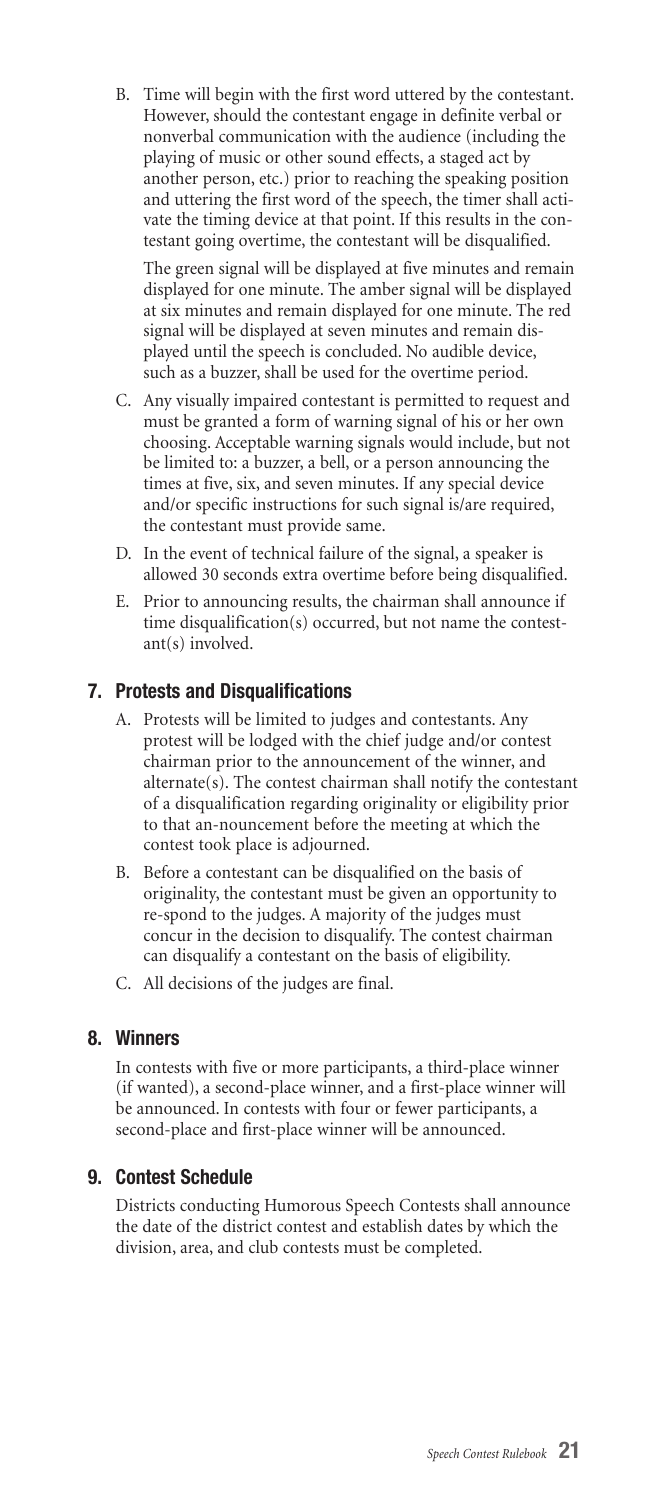## Table topics Contest Rules

These rules apply to all Table Topics Contests, which are conducted in English only. These rules may not be supplanted or modified, and no exceptions are permitted.

#### **1. Purpose**

- A. To provide an opportunity to learn by observing the more proficient speakers who have benefited from their Toastmasters training.
- B. To encourage development of impromptu and/or extemporaneous speaking skills and to recognize the best as encouragement to all.

#### **2. Selection Sequence**

- A. Each club in good standing is permitted to select a contestant to compete in the area contest. A club is permitted to choose its contestant by whatever means the club desires. If a contest is held, it must comply with all these rules and the contest result is final. The area speech contest winner then proceeds to the division contest (if applicable). The division winner then proceeds to the district contest. Should an area or division contest winner be unable to participate in the next contest level, the highest placed available contestant will advance to that level.
- B. Eight weeks prior to the area contest, if an area has four assigned clubs or fewer, districts have the option to allow the two highest placed available contestants from each club to compete in the area contest. Should additional clubs charter prior to the area contest, the two highest placed available contestants from each club are permitted to compete. In those divisions with four assigned areas or less, districts have the option to allow the two highest placed available contestants from each area to compete. In districts with four assigned divisions or less, districts have the option to allow the two highest placed available contestants from each division to participate in the district contest.

The decision whether or not to allow two contestants to advance from club to area, from area to division, and/or from division to district must be made and communicated throughout the district prior to the commencement of the contest cycle – i.e., prior to any club contests being held. Once the decision is made, it must be implemented consistently throughout the district in all clubs, areas, and divisions affected. If a district decides to allow two contestants to advance from club to area, its decisions regarding the number to advance from area to division and/or from division to district need not be the same.

#### **3. Eligibility**

A. All Toastmasters who are members in good standing of the club in which they are competing are eligible to compete. The club also must be in good standing. New, dual, or reinstated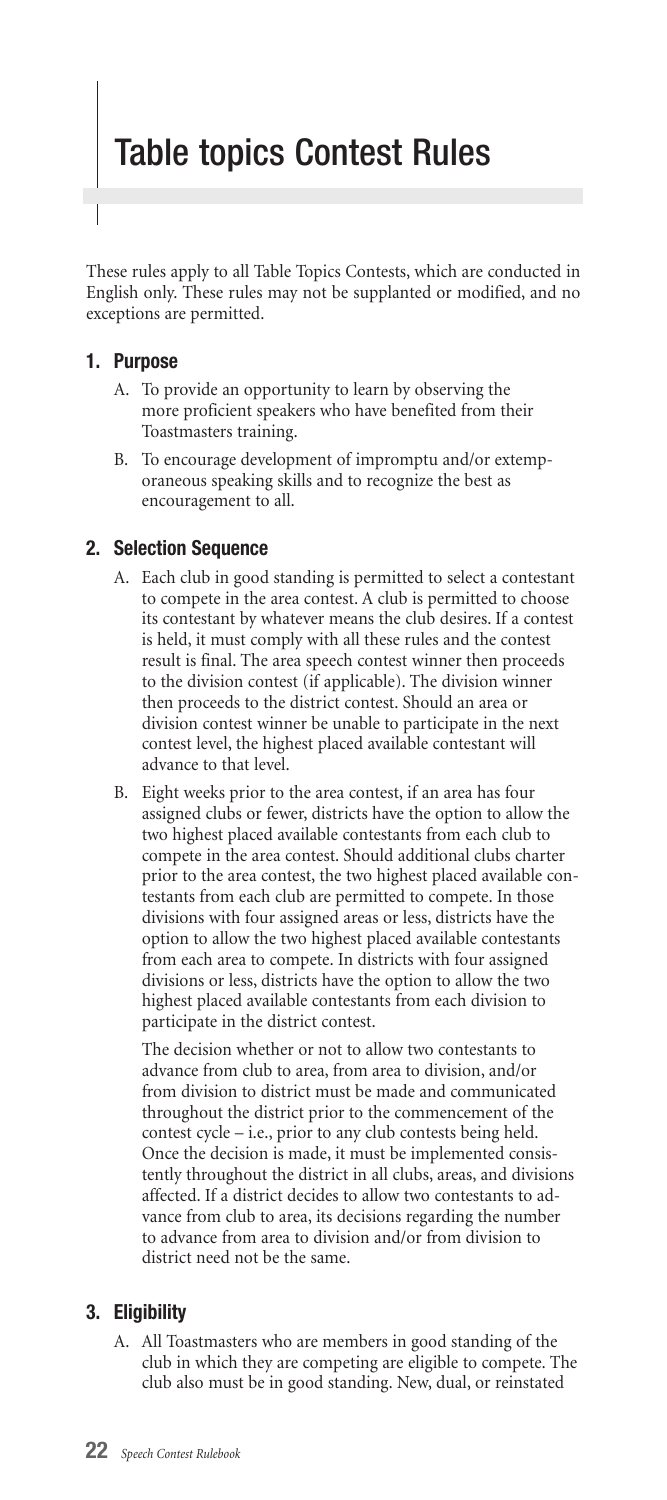members must have dues and membership application current with Toastmasters International.

A member must maintain eligibility at all levels of any contest. If at any level it is discovered that a contestant was ineligible to compete at any previous level, the contestant must be disqualified even if the ineligibility is not discovered until a later level and has been corrected.

- B. The following are ineligible to compete in this contest: incumbent international officers and directors; region advisors or region advisor applicants; district officers (governor, any lieutenant governor, secretary, treasurer, public relations officer, division governor, or area governor) whose terms expire June 30; international officer and director candidates; immediate past district governors; district officers or announced candidates for the term beginning the upcoming July 1; presenters of educational sessions at the area, division, and/or district event at which the contest will be held. An individual is not permitted to be a judge at any level for a contest in which they are still competing.
- C. Toastmasters who are members in more than one club and who meet all other eligibility requirements are permitted to compete in each club Table Topics Contest in which membership in good standing is held. However, should they win more than one club Table Topics Contest, they can represent only one of the clubs at the area level. No contestant can compete in more than one area Table Topics Contest, even if the two areas are in different divisions.
- D. A contestant must be a member in good standing of the club, area, or division being represented when competing in a speech contest at the next level.
- E. Each contestant must complete the Speaker's Certification of Eligibility and Originality (Item 1183) and submit it to the chief judge prior to the contest.
- F. Each contestant must be present to compete. Participation by audio and video tape and teleconference is not permitted.

#### **4. Topics**

Ш

L.

- A. All contestants shall receive the same topic, which shall be of a general nature, and shall speak for two minutes.
- B. The topic shall be of reasonable length, shall not require a detailed knowledge and shall lead to an opinion or conclusion.

#### **5. General Procedure**

A. At the club level contests, a contest chairman, chief judge, at least five judges, a tiebreaking judge, three counters, and two timers are appointed, as far as practical.

At the area level contests, there shall be at least five judges or equal representation from the clubs composing the area in addition to a contest chairman, chief judge, a tiebreaking judge, three counters, and two timers.

At the division or district level contests, there shall be at least seven judges or equal representation from the areas composing the division or district in addition to a contest chairman, chief judge, a tiebreaking judge, three counters, and two timers. At the district contest, no judge shall be a member of the club represented by a contestant.

All judges will judge all contestants.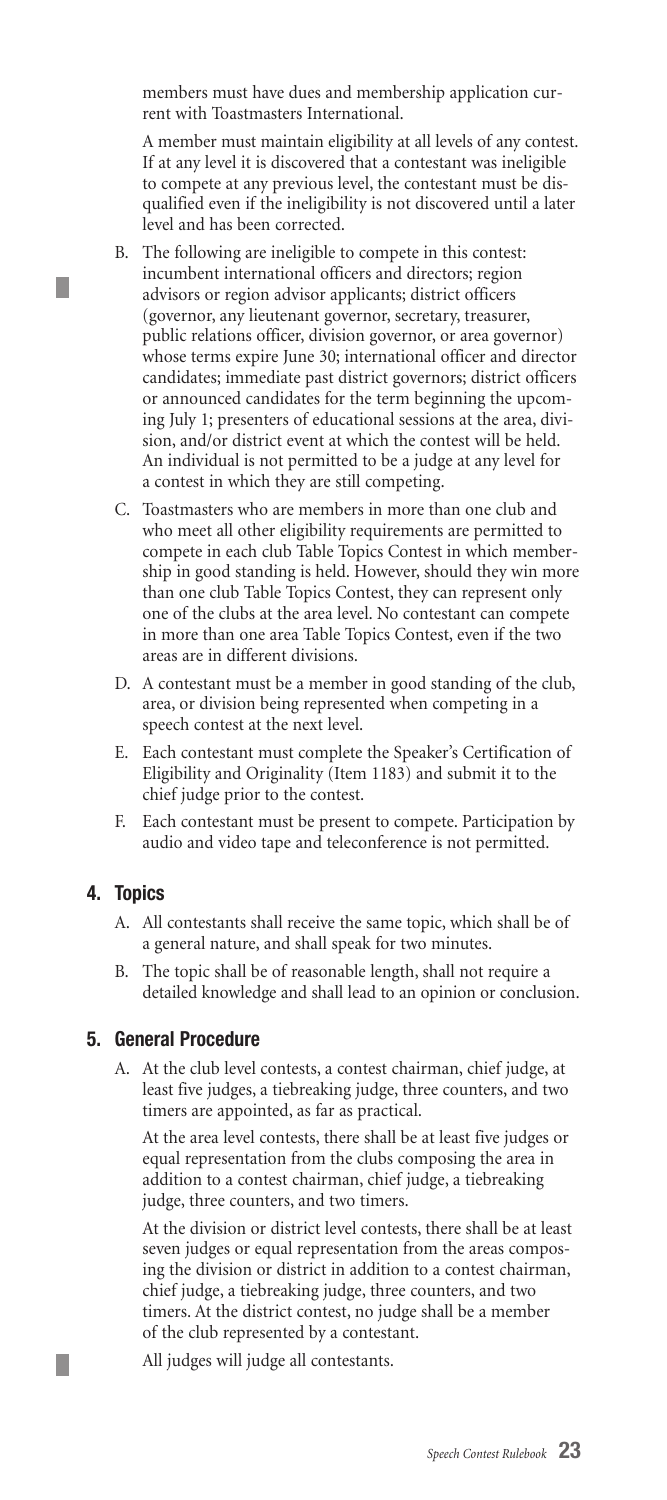- B. Before the contest, contestants and the contest sergeant at arms are briefed on the rules by the contest chairman. Judges, counters, and timers are briefed on their duties by the chief judge. Contestants will then draw for their speaking position with the contest chairman.
- C. If a contestant is absent from the briefing, the alternate speaker, if present, is permitted to attend the briefing in place of the primary contestant. If the primary contestant is not present when the person conducting the contest is introduced to conduct the contest, the primary contestant is disqualified and the alternate officially becomes the contestant. Should the primary contestant arrive after the briefing but before the person conducting the contest is introduced, the primary contestant is permitted to compete, provided the primary contestant: 1) reports to the contest chairman upon his/her arrival, and 2) has all required paperwork in good order before the person conducting the contest is introduced to begin the contest. The primary contestant waives the opportunity of a briefing.
- D. All contestants will speak from the same platform or area designated by the contest chairman. All contestants and judges will be advised of the speaking area before the contest begins. The contestants are permitted to speak from any position within the designated area and are not limited to standing at the lectern/podium.
	- 1. A lectern/podium will be available. However, the use of the lectern/podium is optional.
	- 2. If amplification is necessary, a lectern/podium fixedmounted microphone and a portable microphone shall be made available, if possible. It is suggested that the fixedmounted microphone be nondirectional. The selection and use of a microphone is optional for each contestant.
	- 3. All equipment will be available for contestants to practice prior to the contest. Contestants are responsible for arranging for their preferred setup of the lectern/podium microphone and other equipment in a quiet manner before being introduced by the Toastmaster.
- E. When the contest begins, all contestants except the first shall leave the room.
- F. Introduce each contestant by announcing the contestant's name, the topic, the topic, the name.
- G. There will be one minute of silence between contestants, during which the judges will mark their ballots.
- H. Announcement of contest winners is final unless the list of winners is announced incorrectly, in which case the chief judge, ballot counters, or timers are permitted to immediately interrupt to correct the error.

#### **6. Timing**

- A. Speeches shall be two minutes long. Contestants who speak less than one minute or more than two minutes 30 seconds shall be disqualified.
- B. Time will begin with the contestant's first definite verbal or nonverbal communication with the audience. This usually will be the first word uttered by the contestant, but would include any other communication such as sound effects, a staged act by another person, etc.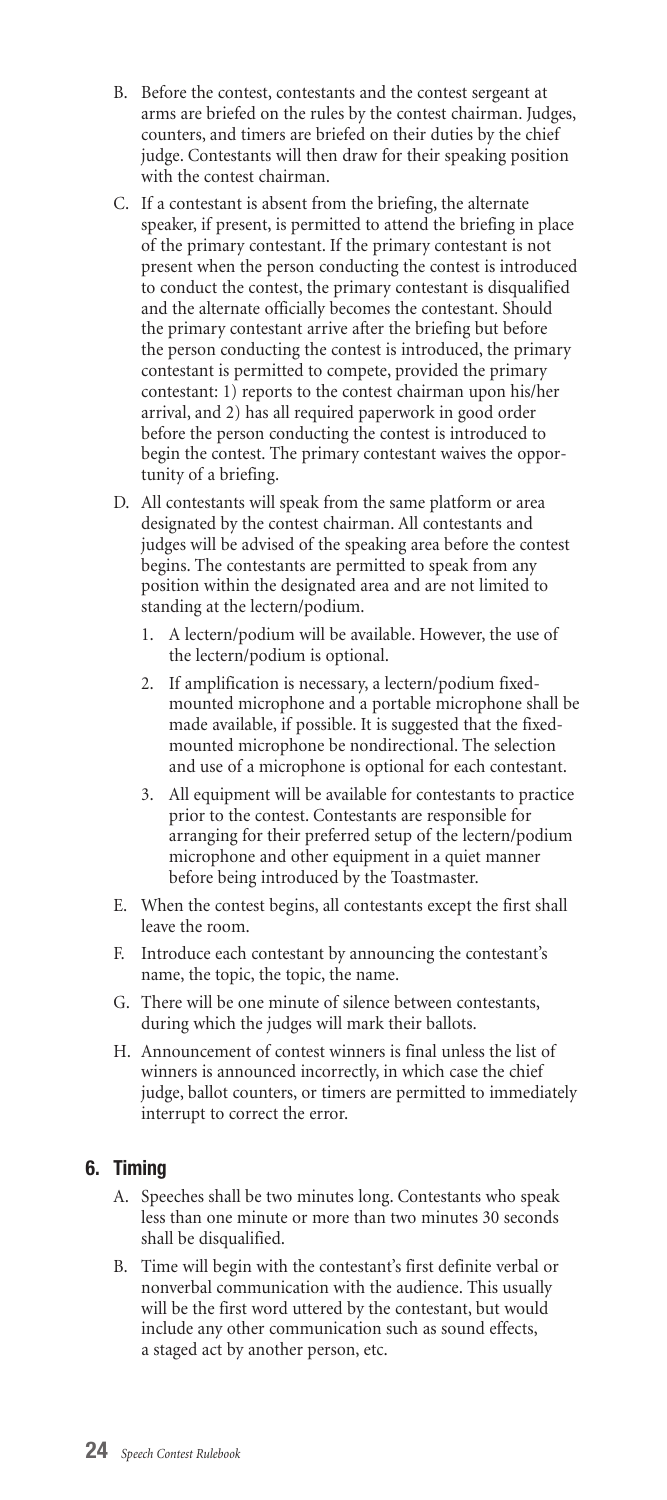The green signal will be displayed at one minute and remain displayed for 30 seconds. The amber signal will be displayed at one minute 30 seconds and remain displayed for 30 seconds. The red signal will be displayed at two minutes and remain displayed until the speech is concluded. No audible device, such as a buzzer, shall be used for the overtime period.

- C. Any visually impaired contestant is permitted to request and must be granted a form of warning signal of his or her own choosing. Acceptable warning signals would include, but not be limited to: a buzzer, a bell, or a person announcing the times at one minute, one minute 30 seconds, and two minutes. If any special device and/or specific instructions for such signal is/are required, the contestant must provide same.
- D. In the event of technical failure of the signal, a speaker is allowed 30 seconds extra overtime before being disqualified.
- E. Prior to announcing results, the chairman shall announce if time disqualification(s) occurred, but not name the contestant(s) involved.

#### **7. Protests and Disqualifications**

- A. Protests will be limited to judges and contestants. Any protest will be lodged with the chief judge and/or contest chairman prior to the announcement of the winner and alternate(s). The contest chairman shall notify the contestant of a disqualification regarding eligibility prior to that announcement before the meeting at which the contest took place is adjourned.
- B. The contest chairman can disqualify a contestant on the basis of eligibility.
- C. All decisions of the judges are final.

#### **8. Winners**

In contests with five or more participants, a third-place winner (if wanted), a second-place winner, and a first-place winner will be announced. In contests with four or fewer participants, a second-place and first-place winner will be announced.

#### **9. Contest Schedule**

Districts conducting Table Topics Contests shall announce the date of the district contest and establish dates by which the division, area, and club contests must be completed.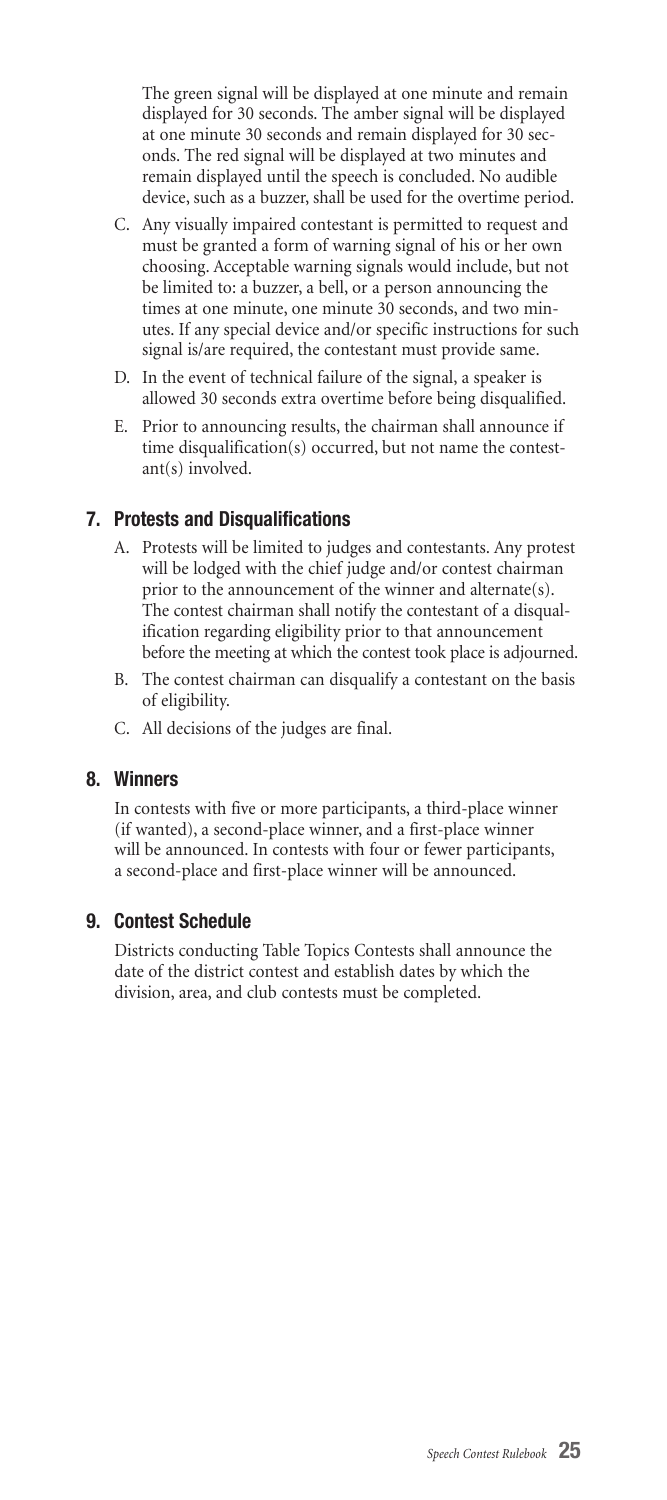## Tall Tales Contest Rules

These rules apply to all Tall Tales Speech Contests, which are conducted in English only. These rules may not be supplanted or modified, and no exceptions are permitted.

#### **1. Purpose**

- A. To provide an opportunity for speakers to improve their speaking abilities.
- B. To provide an opportunity to learn by observing the more proficient speakers who have benefited from their Toastmasters training.
- C. To provide participants with the opportunity to create an original, highly improbable, humorous tale.

#### **2. Selection Sequence**

- A. Each club in good standing is permitted to select a contestant to compete in the area contest. A club is permitted to choose its contestant by whatever means the club desires. If a contest is held, it must comply with all these rules and the contest result is final. The area speech contest winner then proceeds to the division contest (if applicable). The division winner then proceeds to the district contest. Should an area or division contest winner be unable to participate in the next contest level, the highest placed available contestant will advance to that level.
- B. Eight weeks prior to the area contest, if an area has four assigned clubs or fewer, districts have the option to allow the two highest placed available contestants from each club to compete in the area contest. Should additional clubs charter prior to the area contest, the two highest placed available contestants from each club are permitted to compete. In those divisions with four assigned areas or less, districts have the option to allow the two highest placed available contestants from each area to compete. In districts with four assigned divisions or less, districts have the option to allow the two highest placed available contestants from each division to participate in the district contest.

The decision whether or not to allow two contestants to advance from club to area, from area to division, and/or from division to district must be made and communicated throughout the district prior to the commencement of the contest cycle – i.e., prior to any club contests being held. Once the decision is made, it must be implemented consistently throughout the district in all clubs, areas and divisions affected. If a district decides to allow two contestants to advance from club to area, its decisions regarding the number to advance from area to division and/or from division to district need not be the same.

#### **3. Eligibility**

A. All Toastmasters who are members in good standing of the club in which they are competing are eligible to compete.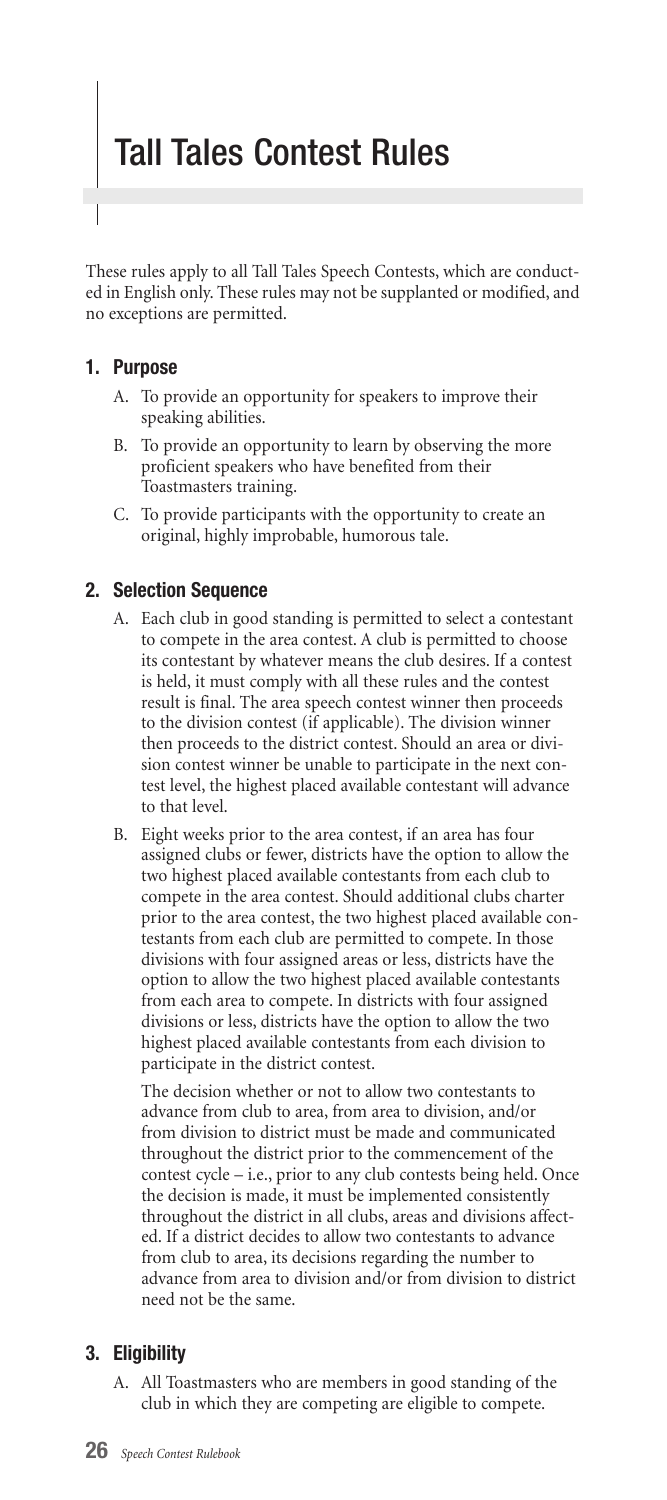The club also must be in good standing. New, dual, or reinstated members must have dues and membership application current with Toastmasters International.

A member must maintain eligibility at all levels of any contest. If at any level it is discovered that a contestant was ineligible to compete at any previous level, the contestant must be disqualified even if the ineligibility is not discovered until a later level and has been corrected.

- B. The following are ineligible to compete in this contest: incumbent international officers and directors; region advisors or region advisor applicants; district officers (governor, any lieutenant governor, secretary, treasurer, public relations officer, division governor, or area governor) whose terms expire June 30; international officer and director candidates; immediate past district governors; district officers or announced candidates for the term beginning the upcoming July 1; presenters of educational sessions at the area, division, and/or district event at which the contest will be held. An individual is not permitted to be a judge at any level for a contest in which they are still competing.
- C. Toastmasters who are members in more than one club and who meet all other eligibility requirements are permitted to compete in each club Tall Tales contest in which membership in good standing is held. However, should they win more than one club Tall Tales contest, they can represent only one of the clubs at the area level contest. No contestant can compete in more than one area Tall Tales Contest, even if the two areas are in different divisions.
- D. A contestant must be a member in good standing of the club, area, or division being represented when competing in a speech contest at the next level.
- E. Each contestant must complete the Speaker's Certification of Eligibility and Originality (Item 1183) and submit it to the chief judge prior to the contest.
- F. Each contestant must be present to compete. Participation by audio and video tape and teleconference is not permitted.

#### **4. Speech Preparation**

- A. The subject for the Tall Tales speech shall be selected by the contestant.
- B. Contestants must prepare their own three- to five-minute speech, which must be substantially original and certified as such in writing to the chief judge by the contestants prior to the presentation of the speeches (on Item 1183, Speaker's Certification of Eligibility and Originality). Any quoted material must be so identified during the speech presentation.
- C. The speech must be of a highly exaggerated, improbable nature and have a theme or plot. Humor and props may be used to support or illustrate the speech.

#### **5. General Procedure**

A. At the club level contests, a contest chairman, chief judge, at least five judges, a tiebreaking judge, three counters, and two timers are appointed, as far as practical.

At the area level contests, there shall be at least five judges or equal representation from the clubs composing the area in addition to a contest chairman, chief judge, a tiebreaking judge, three counters, and two timers.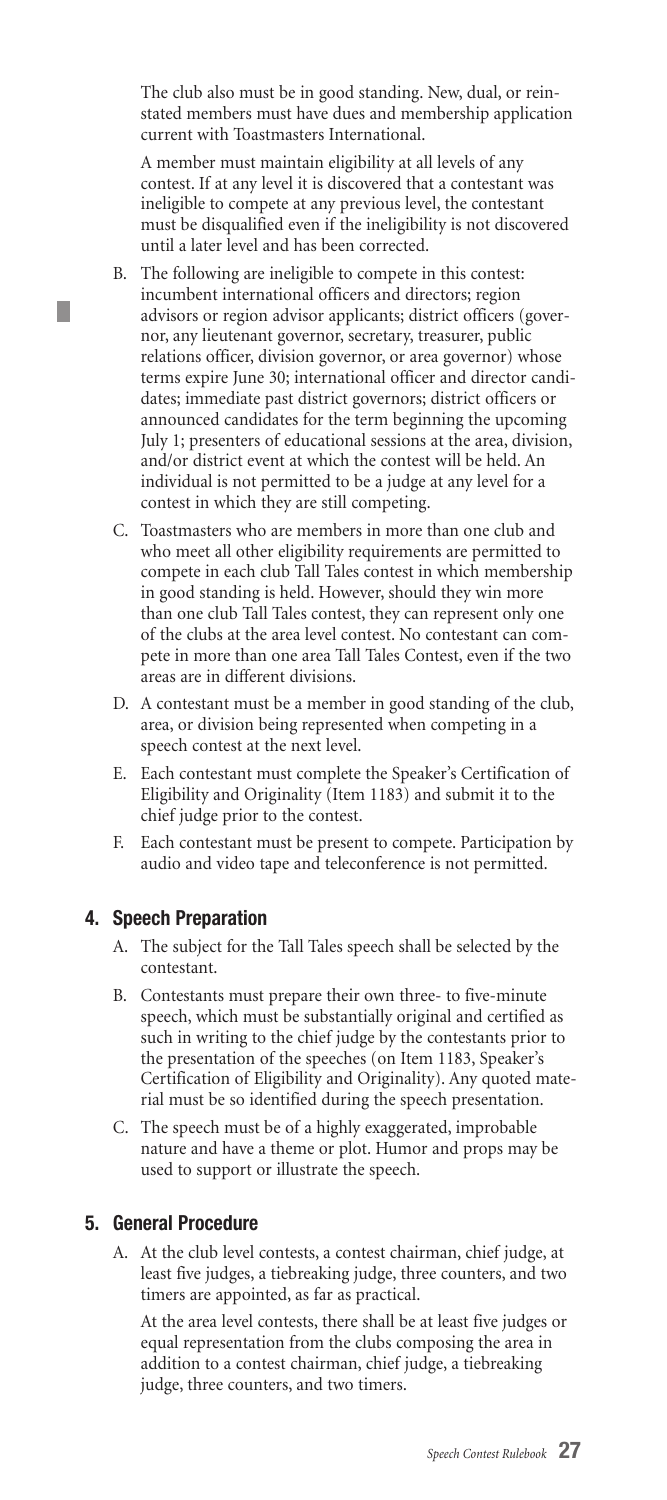At the division or district level contests, there shall be at least seven judges or equal representation from the areas composing the division or district in addition to a contest chairman, chief judge, a tiebreaking judge, three counters, and two timers. At the district contest, no judge shall be a member of the club represented by a contestant.

All judges will judge all contestants.

L.

- B. Before the contest, contestants are briefed on the rules by the contest chairman. Judges, counters, and timers are briefed on their duties by the chief judge. Contestants will then draw for their speaking position with the contest chairman.
- C. If a contestant is absent from the briefing, the alternate speaker, if present, is permitted to attend the briefing in place of the primary contestant. If the primary contestant is not present when the person conducting the contest is introduced to conduct the contest, the primary contestant is disqualified and the alternate officially becomes the contestant. Should the primary contestant arrive after the briefing but before the person conducting the contest is introduced, the primary contestant is permitted to compete, provided the primary contestant: 1) reports to the contest chairman upon his/her arrival, and 2) has all required paperwork in good order before the person conducting the contest is introduced to begin the contest. The primary contestant waives the opportunity of a briefing.
- D. All contestants will speak from the same platform or area designated by the contest chairman. All contestants and judges will be advised of the speaking area before the contest begins. The contestants are permitted to speak from any position within the designated area and are not limited to standing

at the lectern/podium.

- 1. A lectern/podium will be available. However, the use of the lectern/podium is optional.
- 2. If amplification is necessary, a lectern/podium fixedmounted microphone and a portable microphone shall be made available, if possible. It is suggested that the fixedmounted microphone be nondirectional. The selection and use of a microphone is optional for each contestant.
- 3. All equipment will be available for contestants to practice prior to the contest. Contestants are responsible for arranging their preferred setup of the lectern/podium microphone and other equipment in a quiet manner before being introduced by the Toastmaster.
- E. Introduce each contestant by announcing the contestant's name, speech title, speech title, and contestant's name.
- F. There will be one minute of silence between contestants, during which the judges will mark their ballots.
- G. Contestants are permitted to remain remain throughout the duration of the contest in the same room.
- H. Announcement of contest winners is final unless the list of winners is announced incorrectly, in which case the chief judge, ballot counters, or timers are permitted to immediately interrupt to correct the error.

#### **6. Timing**

A. All speeches shall be from three to five minutes. Contestants who speak for less than two minutes 30 seconds or more than five minutes 30 seconds will be disqualified.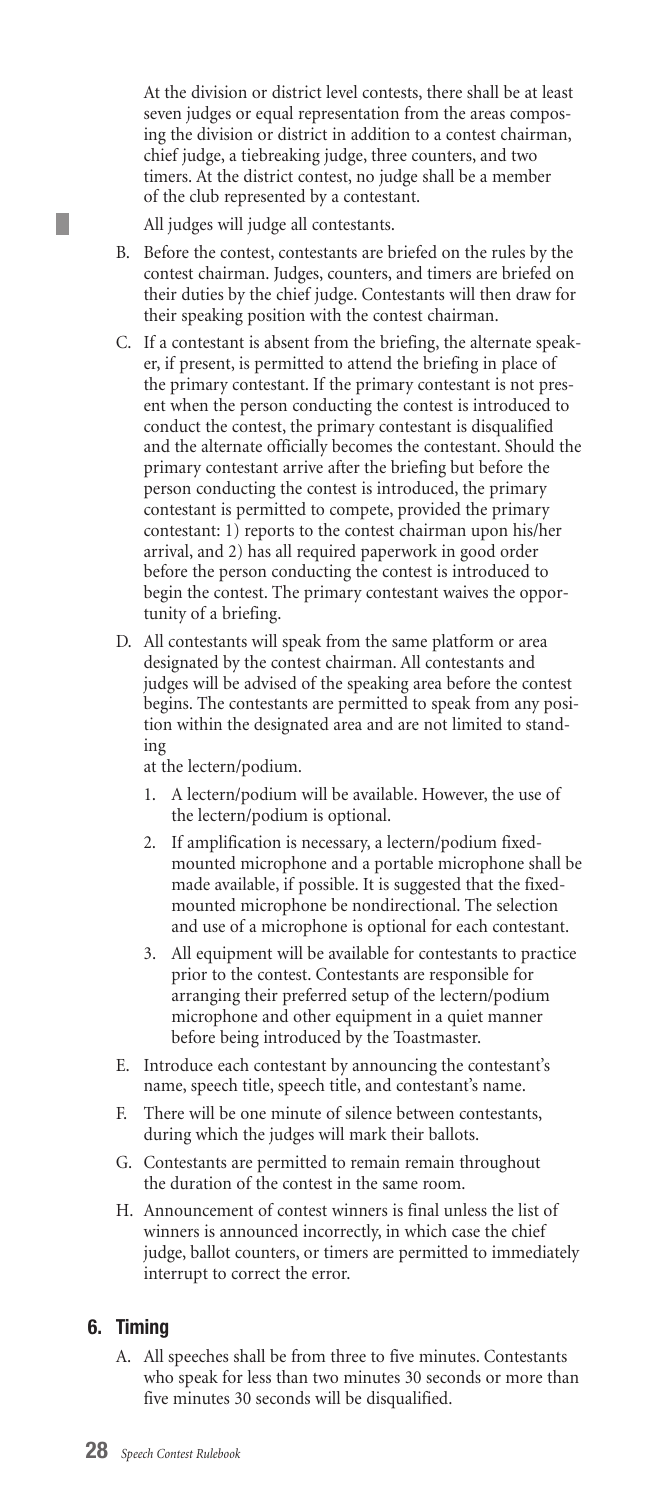B. Time will begin with the first word uttered by the contestant. However, should the contestant engage in definite verbal or nonverbal communication with the audience (including the playing of music or other sound effects, a staged act by another person, etc.) prior to reaching the speaking position and uttering the first word of the speech, the timer must activate the timing device at that point. If this results in the contestant going overtime, the contestant will be disqualified.

The green signal will be displayed at three minutes. The amber signal will be displayed at four minutes. The red signal will be displayed at five minutes and remain displayed until the speech is concluded. No audible device, such as a buzzer, shall be used for the overtime period.

- C. Any visually impaired contestant is permitted to request and must be granted a form of warning signal of his or her own choosing. Acceptable warning signals would include, but not be limited to: a buzzer, a bell, or a person announcing the times at three, four, and five minutes. If any special device and/or specific instructions for such signal is/are required, the contestant must provide same.
- D. In the event of technical failure of the signal, a speaker is allowed 30 seconds extra overtime before being disqualified.
- E. Prior to announcing results, the chairman shall announce if time disqualification(s) occurred, but not name the contestant(s) involved.

#### **7. Protests and Disqualifications**

- A. Protests will be limited to judges and contestants. Any protest will be lodged with the chief judge and/or contest chairman prior to announcement of the winner and alternate(s). The contest chairman shall notify the contestant of a disqualification regarding originality or eligibility prior to that announcement before the meeting at which the contest took place is adjourned.
- B. Before a contestant can be disqualified on the basis of originality, the contestant must be given an opportunity to respond to the judges. A majority of the judges must concur in the decision.

The contest chairman can disqualify a contestant on the basis of eligibility.

C. All decisions of the judges are final.

#### **8. Winners**

In contests with five or more participants, a third-place winner (if wanted), a second-place winner, and a first-place winner will be announced. In contests with four or fewer participants, a second-place and first-place winner will be announced.

#### **9. Contest Schedule**

Districts conducting Tall Tales Contests shall announce the date of the district contest and establish dates by which the division, area, and club contests must be completed.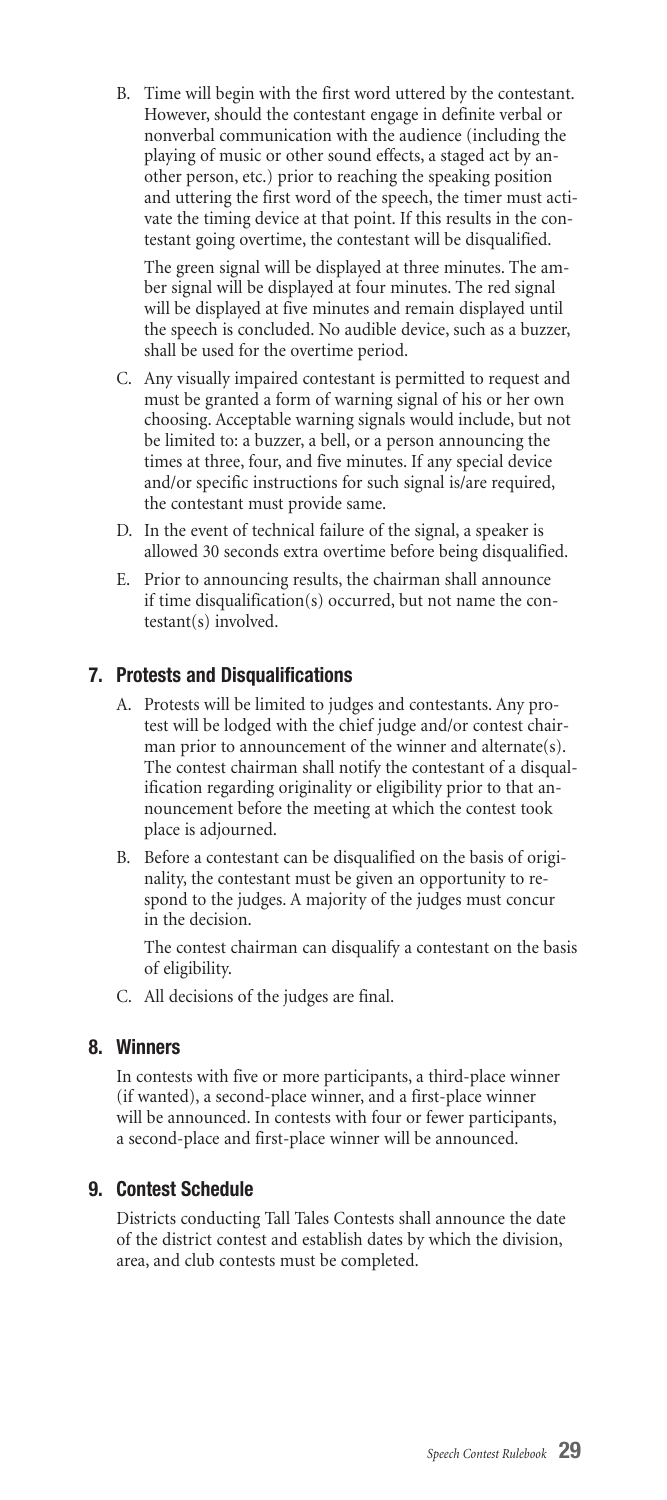## Notes

Ľ